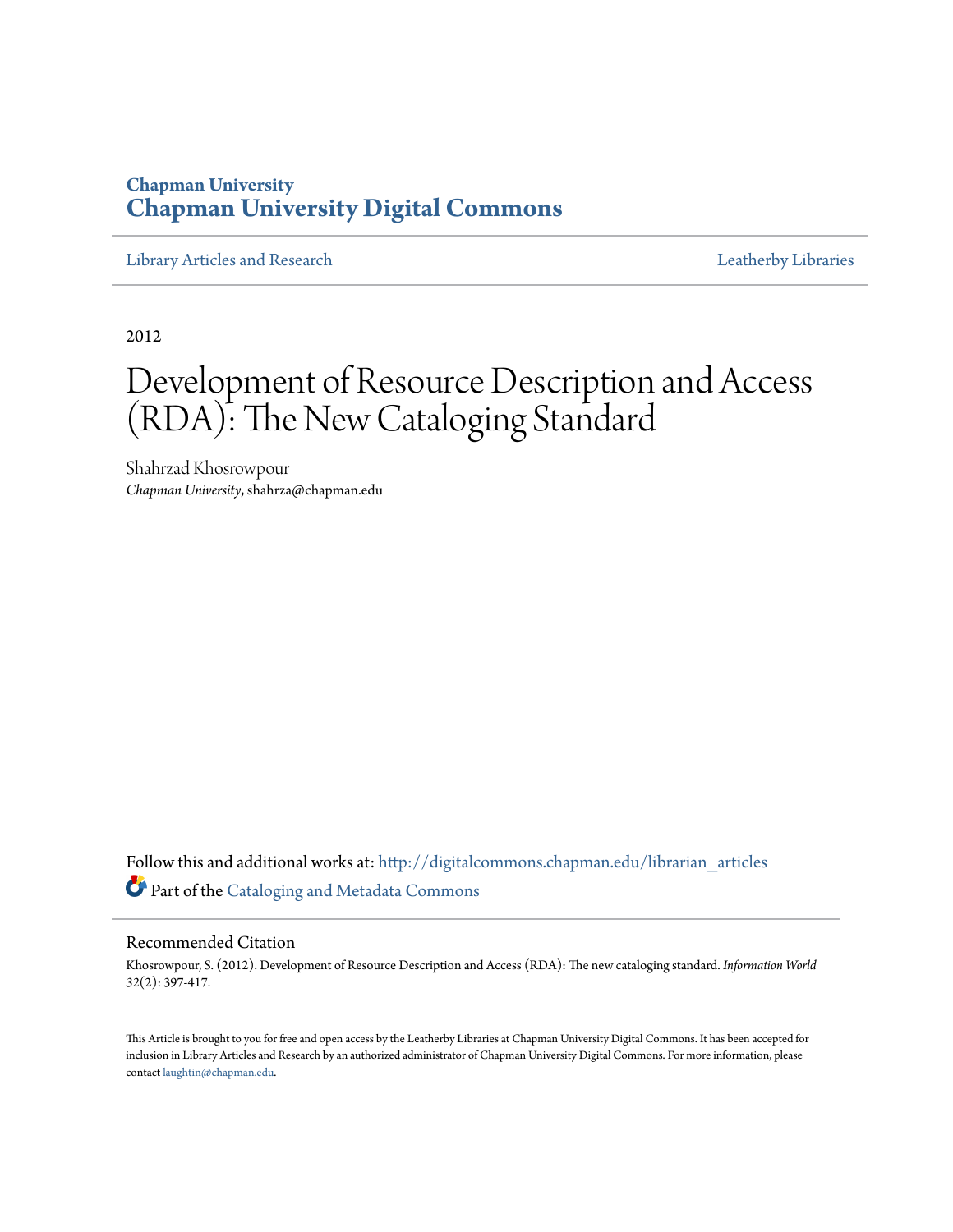## Development of Resource Description and Access (RDA): The New Cataloging Standard

#### **Comments**

This article was originally published in *[Information World/Bilgi Dünyası](http://bd.org.tr/index.php/bd/index)*, volume 13, issue 2, in 2012.

## **Creative Commons License**<br> **<b>a 0**<br> **a 0**

This work is licensed under a [Creative Commons Attribution 3.0 License.](http://creativecommons.org/licenses/by/3.0/)

#### **Copyright**

University and Research Librarians Association (UNAK)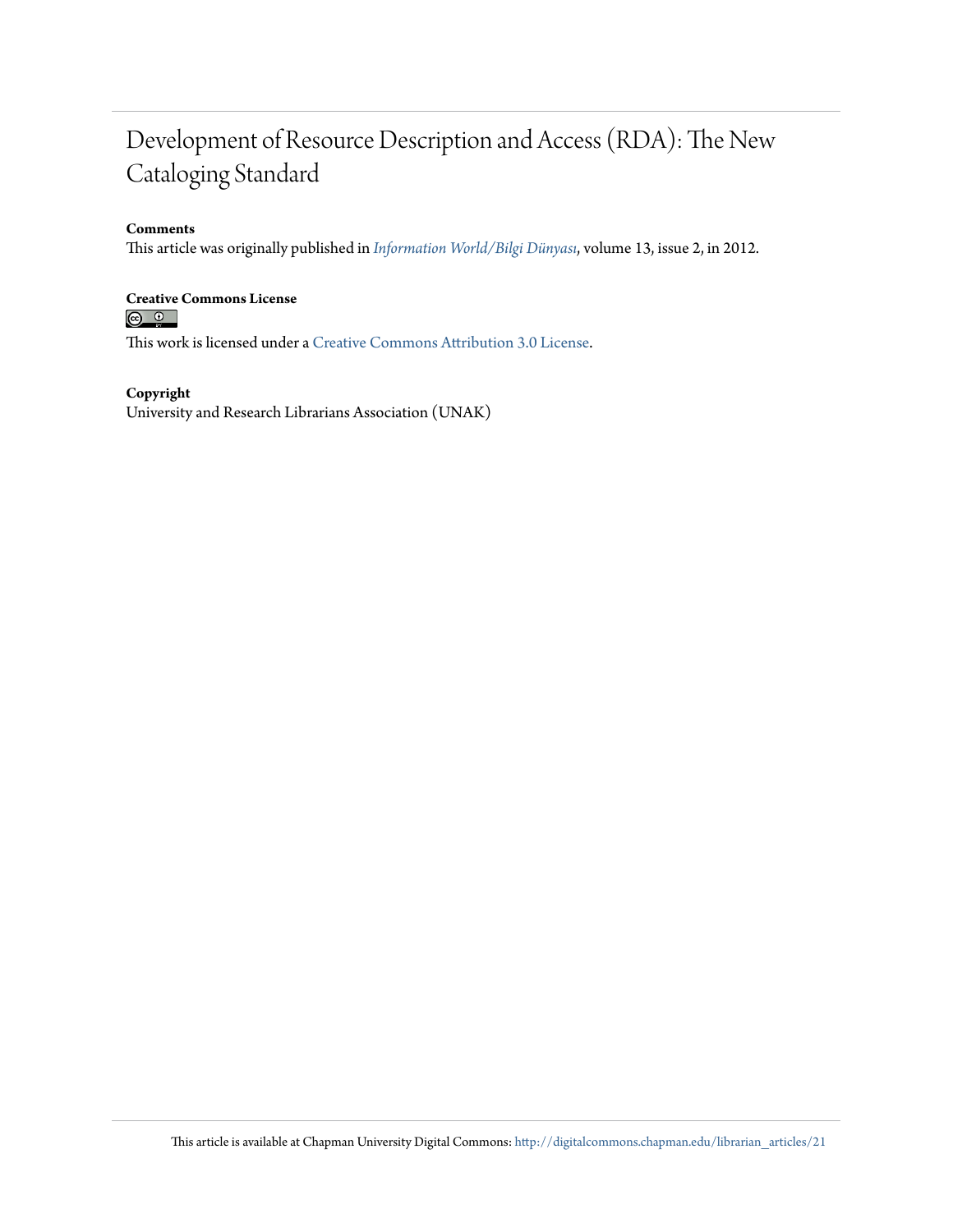#### **Development of Resource Description and Access (RDA): The New Cataloging Standard**

#### **Kaynak Tanımlama ve Erişim'in (RDA) Gelişimi: Yeni Kataloglama Standardı**

Shahrzad KHOSROWPOUR\*

#### **Abstract**

Resource Description and Access (RDA) is a new standard for describing and accessing information specifically designed for the digital environment. It is a shift from Anglo American Cataloging Rules II (AACR2) and it aims to provide a more user friendly service to library users in locating information in the library online catalogs. It is also targeting to facilitate a cataloging standard which can be shared globally and be edited simultaneously by the catalogers and other users when needed. There are similarities as well as differences between these two cataloging standards. Since the development of RDA started in 2005, there has been a hot discussion among catalogers about the advantages and disadvantages of the two standards against each other. There are also arguments on the changes that RDA would introduce to the cataloging standards and questioning if this is the right time to move forward with these changes. This paper provides the reader an overview of the development of RDA standards and the outcome of this new standard yet to be adopted.

*Keywords:* Library catalogs, Anglo-American Cataloging Rules II (AACR2), Resource Description and Access (RDA), Bibliographic control, Functional Requirements for Bibliographic Records (FRBR), Functional Requirements for Authority Data (FRAD), RDA

#### **Öz**

Kaynak Tanımlama ve Erişim (Resource Description and Access - RDA) özellikle dijital ortam için tasarlanmış bilgiyi tanımlamaya ve bu bilgiye erişmeye yönelik bir standarttır. Bu standart Anglo Amerikan Kataloglama Kuralları 2'den türemiştir ve kütüphane kullanıcılarına çevrimiçi kütüphane kataloglarında bilginin yerini belirlemek için daha fazla kullanıcı dostu hizmetler sağlamayı amaçlamaktadır. Ayrıca gereksinim duyulduğunda katalogcular ve diğer kullanıcılar tarafından eş zamanlı olarak düzenlenebilen ve dünya çapında paylaşılabilen bir kataloglama standardı oluşturabilmeyi hedeflemektedir. İki kataloglama standardı arasında farklılıklar olduğu kadar benzerlikler de bulunmaktadır. RDA standardının 2005 yılından itibaren gelişmeye başlaması, katalogcuların her iki standardın birbirine karşı avantajları ve dezavantajları üzerinde tartışmalarını beraberinde getirmiştir. Ayrıca RDA'nın kataloglama standartlarına getireceği

l

Asst. Professor; Colorado State University-Pueblo, University Library, Pueblo, Colorado, USA. (shahrzad. khosrowpour@colostate-pueblo.edu)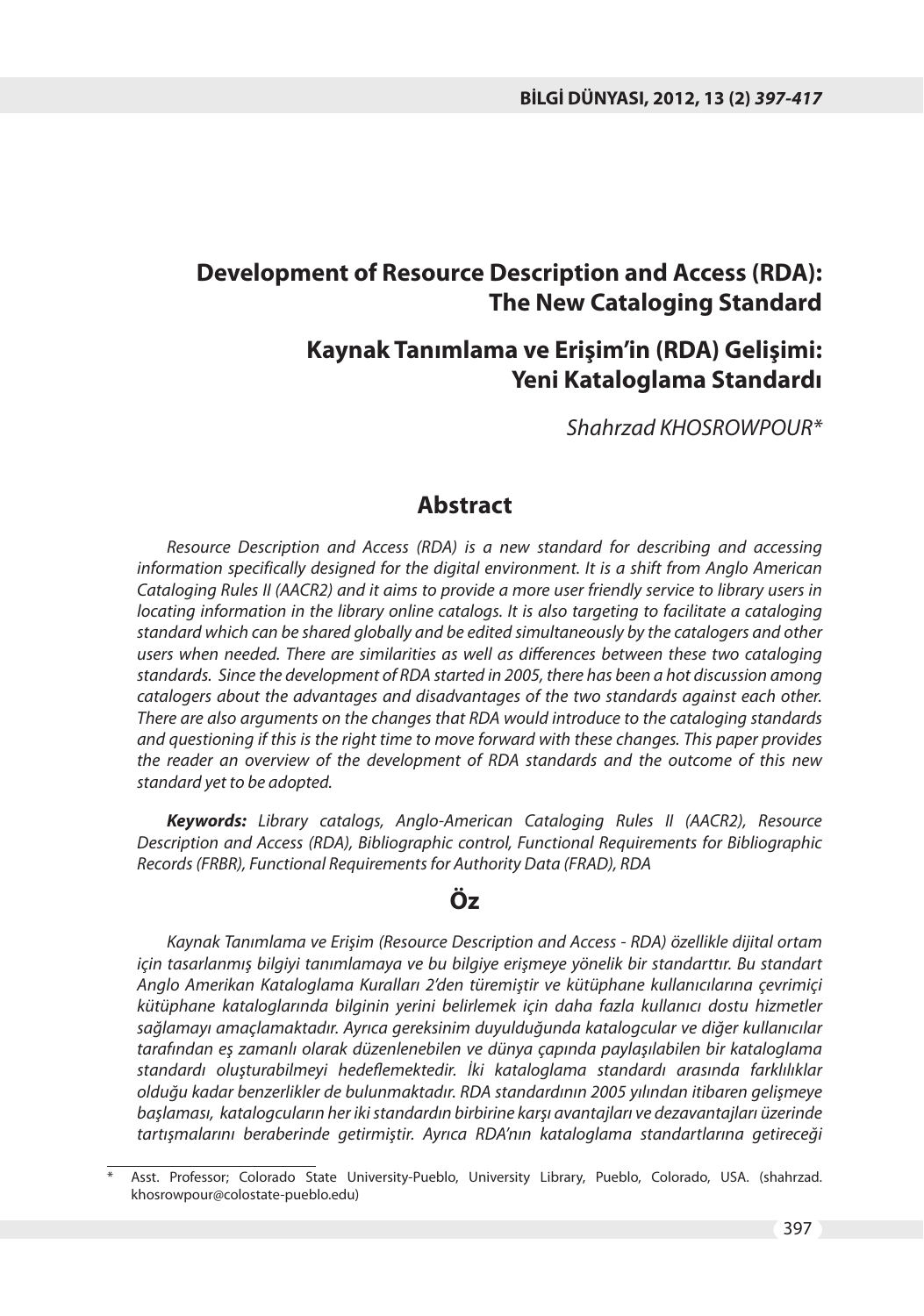değişiklikler, bu değişikler için doğru bir zamanlama olup olmadığı ve bu değişikliklerle ilerlemenin mümkün olup olmayacağı konularında tartışmalar bulunmaktadır. Bu çalışma, okuyuculara RDA standardının gelişimi ve henüz yeni benimsenmiş bu standardın çıktıları hakkında genel bir bakış sunmaktadır.

*Anahtar sözcükler:* Kütüphane katalogları, Anglo-American Katologlama Kuralları II (AAKK2), Kaynak Tanımlama ve Erişim, Bibliyografik denetim, Bibliyografik Kayıtlar İçin İşlevsel Gerekler, Yetke Verileri İçin İşlevsel Gerekler, RDA

#### **Introduction**

Libraries have gone through tremendous changes in the past two centuries. One of these important changes was the changes to the formats of the library data. In order library catalogs to be compatible with these changes libraries have tried new methods of storing and managing their data. Once used to be only print books and local newspapers, the library collections started to have magazines and journal titles. With the changes in technology and the formats moving toward more electronic, libraries also shifted toward acquiring more electronic materials. They subscribed to thousands of magazine and journal titles which are available online rather than subscription to their print versions. Along with purchasing print monographs, libraries are adding more and more electronic books to their collections. Libraries, especially academic and research libraries started to have their own publishing as Book Presses and Journals. Suber (2004) states that libraries brought the Open Access Publishing to the market in different forms and features such as Institutional Repositories (IR) or Journals which are locally hosted in university libraries or presses. These developments have forced the library catalogs toward the changes in the 21<sup>st</sup> century's bibliographic information.

The web is also evolving and pushing the information storage from a local network to global Linked Data and Semantic Web which ultimately provides a better integration of data across different sources with a multilingual taxonomy. This data is collected in one place and connected or referenced to each other and can be re-used while it will be easily accessible to the users as well. These transitions in the information world have had an impact on the cataloging processes and libraries' cataloging records. The International Federation of Library Associations and Institutions (IFLA) started a study on the functions of bibliographic records in order to establish some changes in retrieving materials which are based on the users' needs and the ways they could successfully locate the materials they need. Maxwell (2012, p.2-3) says this study was not based on the catalogers' ease of work in creating cataloging records but mostly concentrated on users and describing a model that would be universal in organizing information anywhere in libraries or other information institutions such as museums or archives. In 1998, IFLA published the Functional Requirements for Bibliographic Records (FRBR). Tillett (2003, p.1, 11-13) indicates that FRBR is simply a conceptual model describing the entities (materials that users need), attributes (the characteristics that a particular entity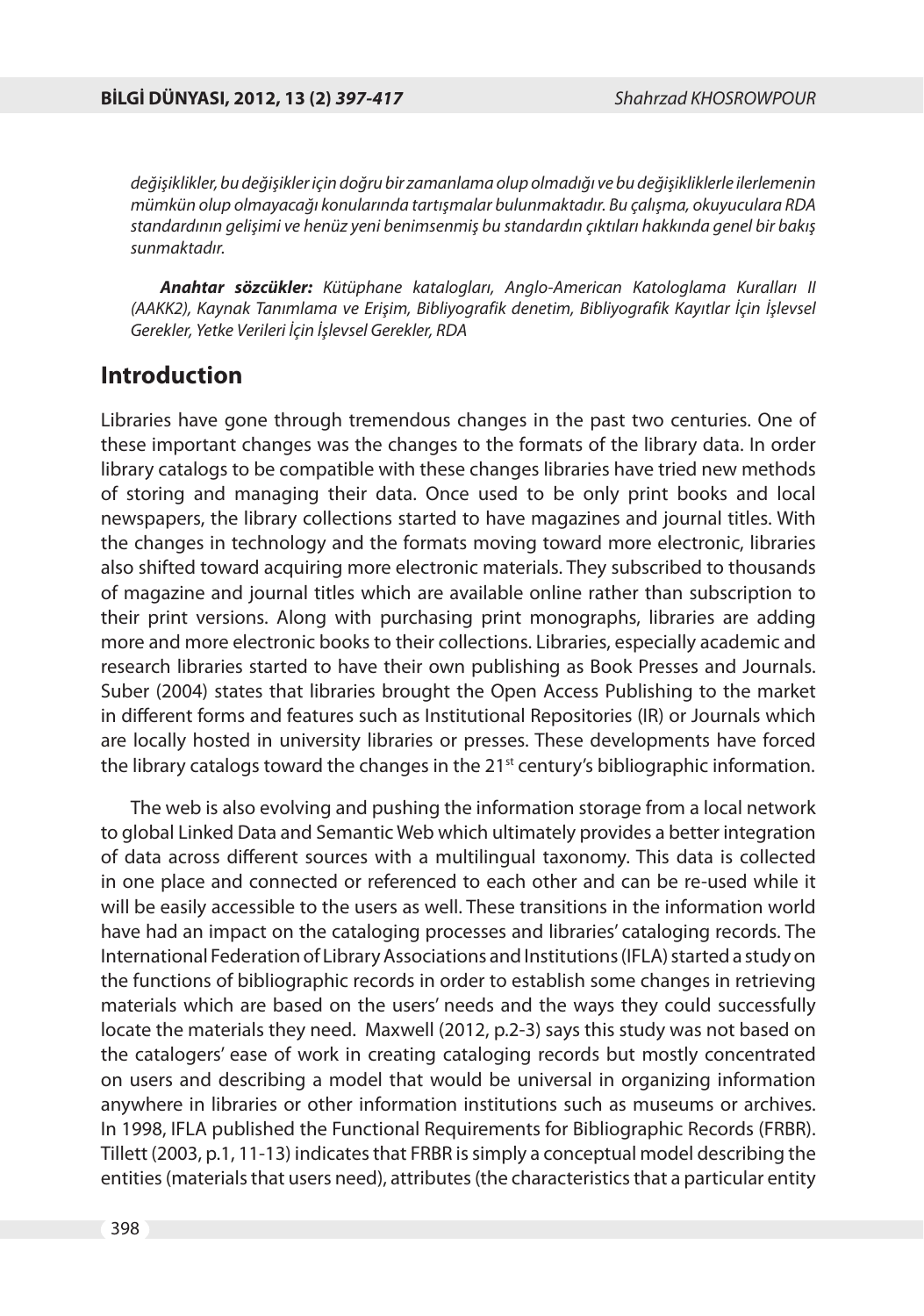may have), and the relationships between these entities and attributes. This model is based on the relation between a work, the different editions of a work (manifestations), the translations of a work (expressions), and its different formats (items) that any information institution may have anywhere in the world.

IFLA (2012) continued to work on authority files as well and it first established a working group on Functional Requirements and Numbering of Authority Records (FRANAR) in 1999. In their reports prepared for the IFLA working group on FRANAR, Tillett and Patton (2008) described the option of having authority records that uses a clustered approach. This way, authority records could uniquely identify an entity or a cluster of variant names for entities. They further emphasized that users will be able to see the existence of close matches to what they need with related names, languages, scripts and transliteration schemes that a machine could either read and display or provide link to them. The final report on Functional Requirements for Authority Data (FRAD) was then first published in IFLA Series on Bibliographic Control, No. 34 in 2009 edited by Glenn E. Patton. IFLA (2012) points out at its website<sup>1</sup> that FRAD by itself concentrates on authority data such as persons, families, corporate bodies and builds up their relations with FRBR groups which are works, expressions, manifestations, and items. In this way, authority records created based on FRAD would provide a clear structure of reference points that relates the ownership of a work to specific individuals or group of people or corporate bodies and connect them to the bibliographic records. As it was mentioned above, both FRBR and FRAD are based on the needs of the users in locating items within the libraries online catalog or any other sources of information. These models put more emphasis on retrieving data from the end user's perspectives and their ease of navigation of the resources and locating the information. It is necessary for the cataloging community to understand these new conceptual models because they are the important components of cataloging standards and the building blocks of the transition from AACR2 to RDA.

## **RDA Replacing AACR2**

The first edition of the Anglo-American Cataloging Rules (AACR) was published in 1967 in separate editions for the North American and the British Libraries. In 1974 American Library Association (ALA), the British Library Association (BL), the Library of Congress (LC) and the Canadian Library Association (CLA) started to work on creating a single text of 1967 edition of AACR in order to facilitate the countries which are using AACR as their cataloging rules and standards. They set up a committee at that time named as Joint Steering Committee (JSC) for Revision of AACR with a total of eight members. It had two types of representative; one voting and one non-voting member from each participating organization mentioned above. The members were responsible for appointing the editors and reviewing the received proposals for any changes as well

http://www.ifla.org/publications/ifla-series-on-bibliographic-control-34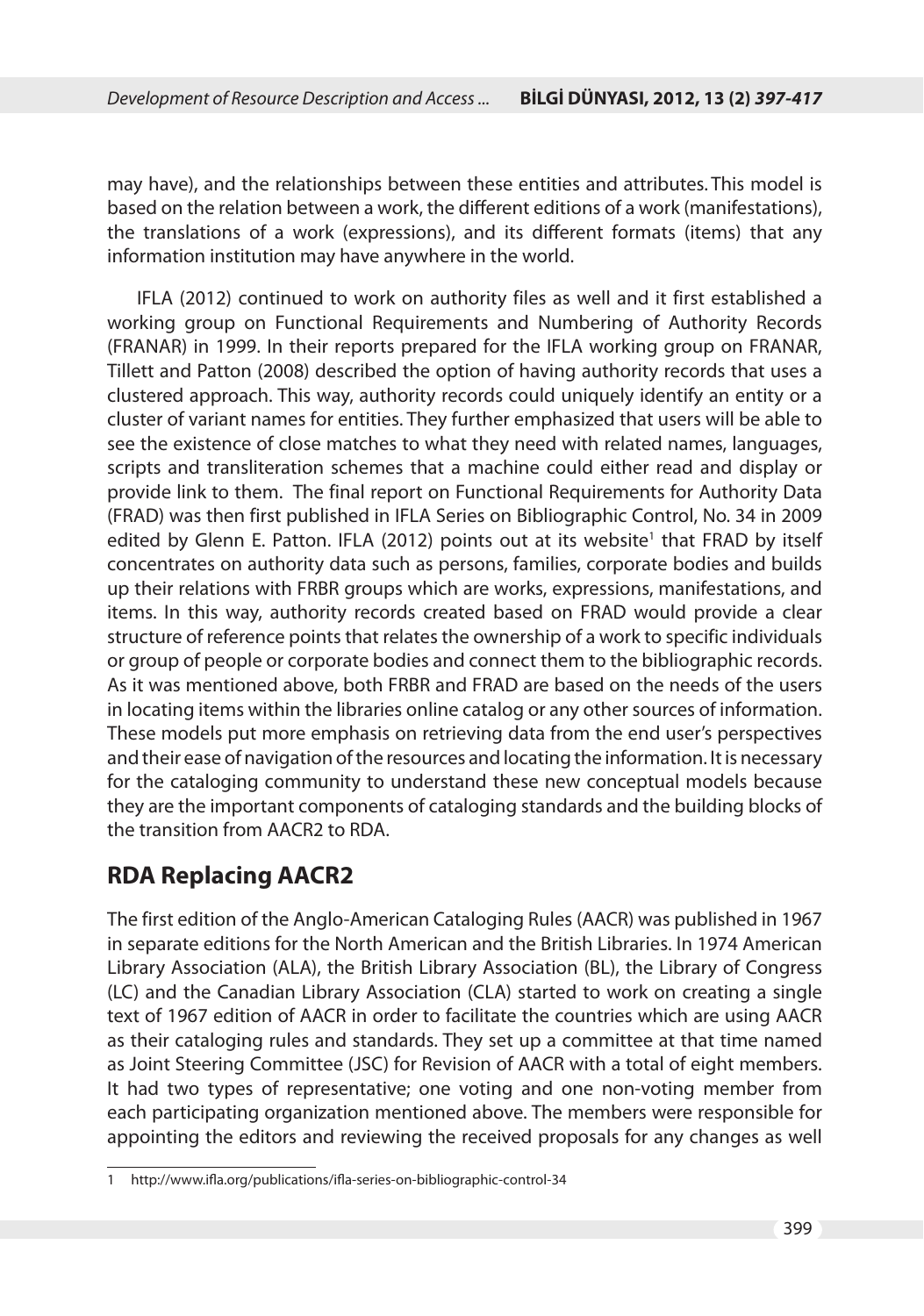as the revisions of the rules and standards as an ongoing task. The JSC's work was then reviewed and commented by a national committee which was screening the proposals before the final revision is getting approved. It took until 1978 for the second edition of AACR to be published as a single version (Lewis, 1978) which was called AACR2. AACR2 has been revised over the years and its last revision was done in 1997. In 2004, work on the new edition of the standard began with the intention of creating a revised version of the cataloging rules to be called AACR3. In December 2004, a draft of Part-I of AACR3 was submitted for the review. However in 2005 it was announced that there is a need for a new standard rather than a revision of AACR2 and hence a totally new approach was agreed upon (Joint Steering Committee (JSC), last updated 2012, August 5, RDA: Resource Description and Access-Background). This new guideline was anticipated to address the changes in the age of information and to include new multimedia or electronic resources and online databases. This new guideline was called Resource Description and Access (RDA) instead of AACR3 in order to clearly show a breakdown from the past (Coyle & Hillman, 2007).

Joint Steering Committee (JSC) says "the foundation for RDA is FRBR and FRAD whereas the foundation for the first part of AACR2 was International Standard Bibliographic Description (ISBD)" (JSC, last updated 2010, January 18, Frequently Asked Questions -9.2). ISBD was a set of rules which was also created by IFLA and it was machine readable for the library catalog at that time.

In 2005 the Joint Steering Committee working group on RDA consisted of The American Library Association (ALA), The Library of Congress (LC), The Australian Committee on Cataloging, The British Library (BL), The Canadian Committee on Cataloging and Chartered Institute of Library and Information Professionals (CILIP) started to prepare a draft of RDA. Its part-I was available in December of the same year (Kiorgaard, 2005). In 2012 a representative from The German National Library (Deutsche National Bibliothek, DNB) joined the JSC working group on RDA (JSC, last updated 2012, May 30, JSC membership 1974- ).

The research in the area of cataloging and its new standards has followed several issues in favor or against it. For example, Chapman (2006) provided the reasons why RDA is needed by pointing out the issues and problems when applying AACR2 standards and how these could be addressed if RDA is being employed. Medeiros said in his article "The development of a code that could be far-reaching in the international community is a bold move, and if successful, will facilitate meaningful data exchange across disparate metadata providers" (2005, p. 262). According to Michael Gorman (2007, p. 65) RDA tries to find a solution between the standard cataloging, metadata schema and the way that Google manages the retrieval of information.

"The sad thing is that betraying the former has not managed to appease the latter. Articles stating that RDA will he dead on arrival have already appeared, not because it is a mess and a giant leap backwards for cataloging but because the neophiliacs think it is not a radical enough break with the past (Gorman, 2007, p. 65)."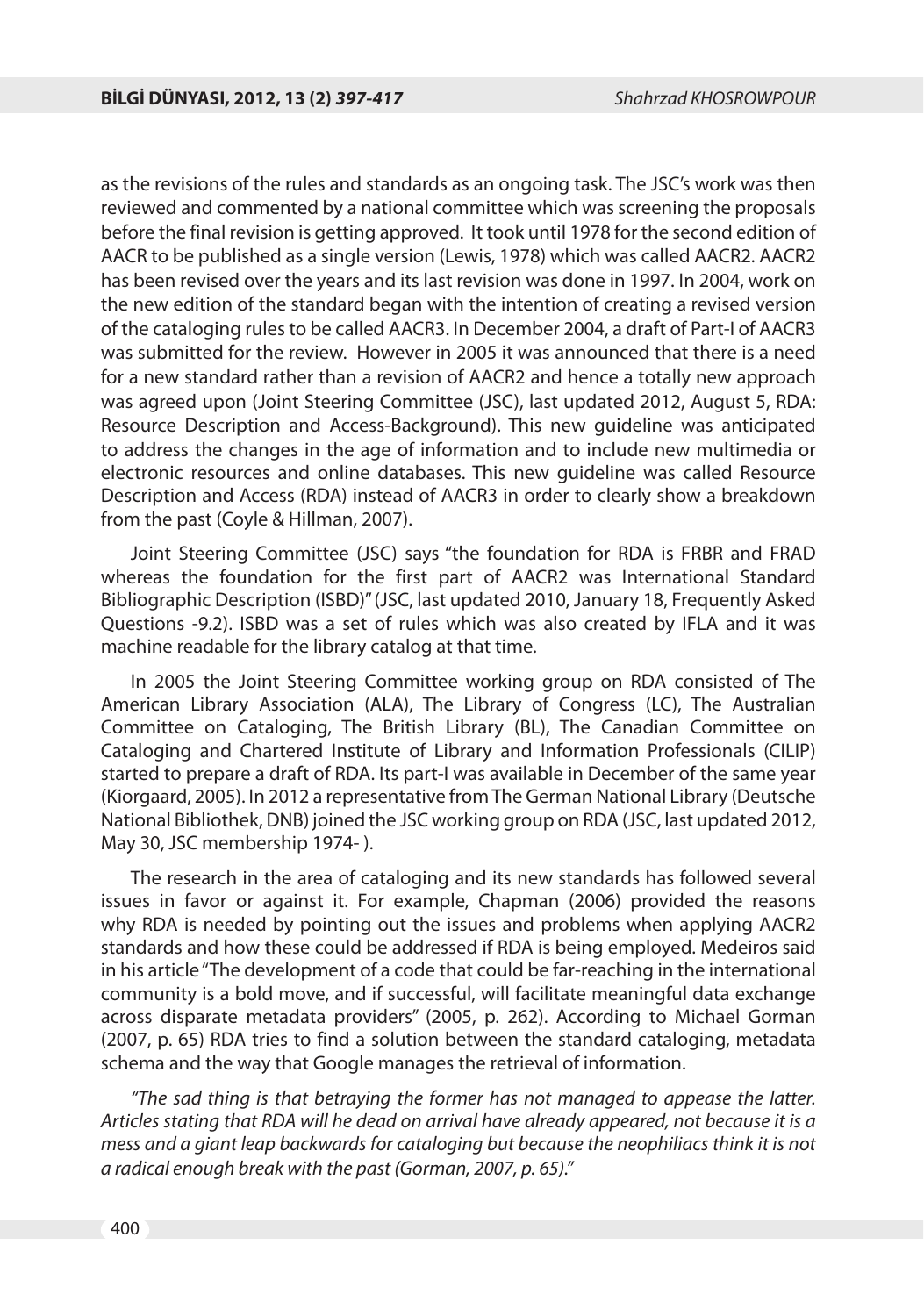The full draft of RDA was issued in November 2008 and JSC commented to the full draft with a number of issues that required further discussion at its meeting in April  $2009<sup>2</sup>$ .

The draft of RDA was revised and made its way to the publishers and finally after five years of challenges on revising the cataloging standards in June 2010, RDA was published in RDA Toolkit (JSC, Last updated 2012, January 11, Announcement of RDA publication date). At this point different libraries started testing the process of employing RDA and they came up with some suggestions. Library of Congress (LC), National Library of Medicine (NLM) and National Agriculture Library (NAL) were part of this testing process from US national libraries. In June 2011 they announced that they would adopt RDA with certain conditions. They have crafted their recommendations and statements in a report on RDA test. This report (Library of Congress (LC), 2011, May 9, Reports and recommendations) involved 26 institutions including the three US national libraries which are mentioned above. They provided their recommendations according to the goals they had set in examining RDA during the test period. Based on this report, while some of the goals have been partially met, some completely met and some not met at all. Two of the most pressing issues and major concerns mentioned in this report were: 1) the cost of retraining the cataloging staff and 2) the difficulties in making the new standard and workflow easy and within a comfortable zone for catalogers to use<sup>3</sup>.

### **RDA Goals**

RDA is suggested as a new tool to manage a digital environment for electronic materials within the cataloging standards. It is also supposed to be a multinational web-based tool and compatible to internationally accepted cataloging principles and standards. It is intended for usage of library communities but also targeted other communities such as vendors, publishers or book stores. One of RDA's main goals has been set in favor of the users in order to be able to locate the items they need in more convenient ways**.** Therefore, it incorporated Functional Requirements for Bibliographic Records (FRBR), Functional Requirement for Authority Data (FRAD) and intends to add the Functional Requirement for Subject Authority Data (FRSAD). While these functional requirements by themselves are not cataloging standards, they are suggested models to help improving terminologies and their relationships which are used in cataloging and organizing information especially in a digital environment. Tillett (2003, p. 12) says these functional requirements will give a new look on structure and relationships of bibliographic and authority records. She emphasizes that FRBR and FRAD will bring a

<sup>2</sup> The full documentation of the JSC work history and the annual reports or their strategic plan could be found in detail at http://www.rda-jsc.org.

<sup>3</sup> Full report is available at http://www.loc.gov/bibliographic-future/rda/source/rdatesting-finalreport-20june2011. pdf.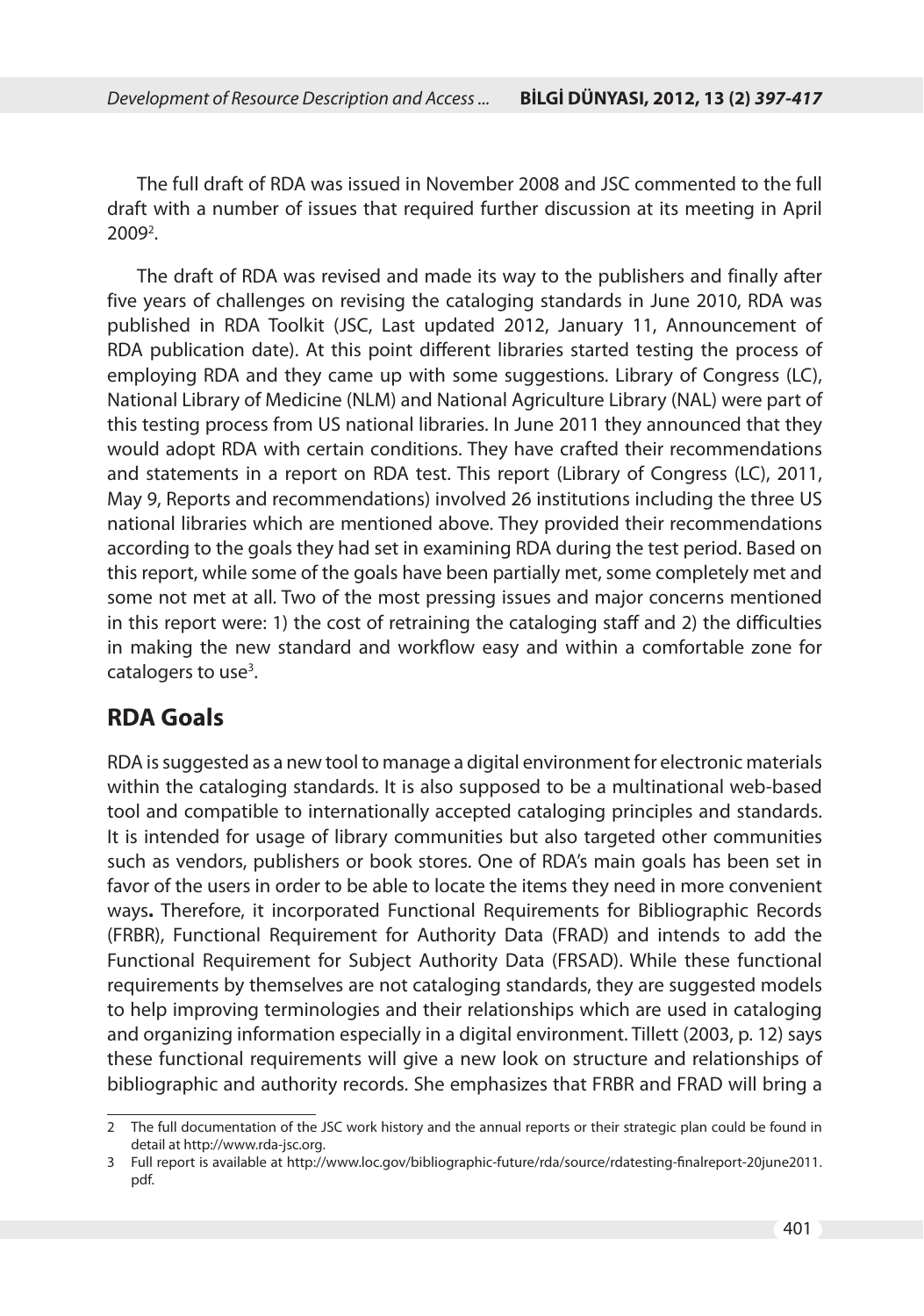level of bibliographic control for all types of material while integrating users' tasks and their searching criteria to help with "find, identify, select, and obtain" resources.

On the catalogers' side, not only RDA will bring efficiency and ease of use in applying the guidelines, but also it will create consistency, clarity, currency, rationality, and compatibility in its instruction. While it will eliminate the redundancy of information, it will provide supplementary information for the catalogers to apply whenever they need it in special cases.

In short, according to the Library of Congress working group on the future of bibliographic control (2008, On the record) the changes that are hoped to be effective by RDA while targeting the library communities include but are not limited to:

- ◊ Flexibility and extensibility in sharing and exchanging the data,
- ◊ Simplicity in language; clear interpretation of the cataloging rules and standards and easy understanding by users of the online catalog,
- $\Diamond$  Web based and online; open cataloging workflow with ready tools supporting export/import of data,
- ◊ Global accessibility; could be used beyond the library community such as vendors or publishers,
- ◊ Delivery of information in the digital environment: increasing users' satisfaction.

#### **RDA Outcome**

In June 2011, after the RDA testing period, The U.S. RDA testing committee created a report and released it to public (LC, 2011, May 9, Reports and recommendations). In responding to the question whether the U.S. should implement RDA or not, the results reported in this report were different. For example, the institutions who were participating in the RDA implementation test period responded differently to those who were creating RDA records in that period. Where institutions survey analysis showed that 34% are in favor of using RDA and 28% have agreed to use it with some changes, 24% are ambivalent as to what to decide and only 14% do not want to use RDA. On the other hand, 45% of the test participants as "record creators" say yes to using RDA only with some changes whereas 30% say absolutely no and 25% say yes (LC, 2011, May 9, Reports and recommendations, p. 41).

In the same report, the committee put their findings together and pointed out how well each RDA goal had been met. Basically, as it appears from the list provided at the beginning of the report (LC, 2011, May 9, Reports and recommendations, p. 1-2), more improvements will be needed before the full implementation of RDA. These improvements include but not limited to increasing: 1) The efficiency of bibliographic records, 2) the processing methods, and 3) the technology which are going to be employed in the implementation of this new cataloging standard. The working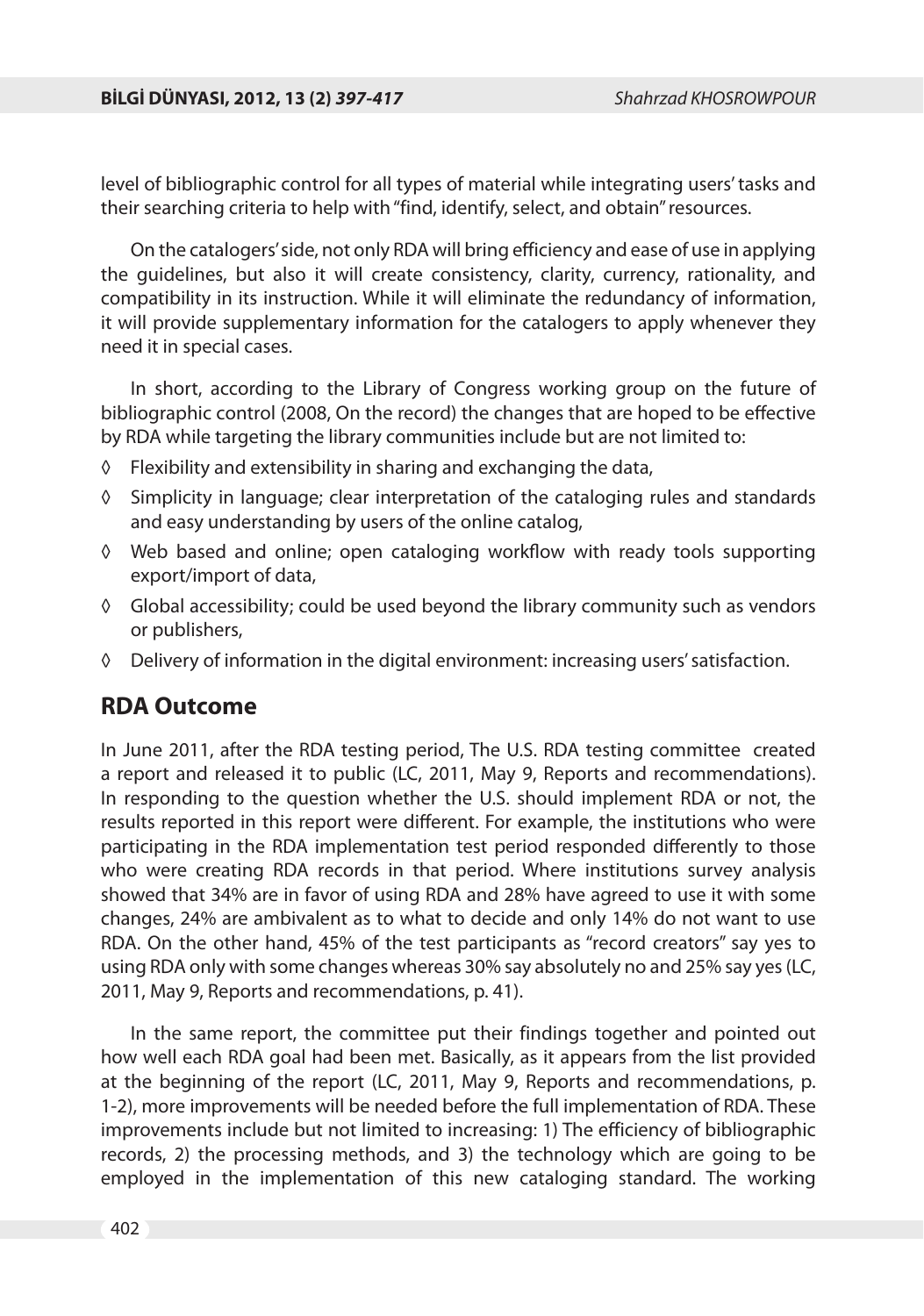committee's findings were based on the RDA test period and the list of goals which are met or not met could be found in detail at Library of Congress's report<sup>4</sup> (LC, 2011, May 9, Reports and recommendations).

Two important aspects of RDA that are also brought up at this report are: 1) avoiding redundancies and 2) sharing metadata within and outside the library world. To this end, different communities have established working groups or blogs for accomplishing or testing the goals that have been recommended by JSC at their website. Library of Congress is one of the most active communities that has not only started to train their staff on RDA but also consistently added the helpful documentations and reports on their website. At the ALA Annual Conference held in New Orleans in July 2011, which was right after the end of RDA testing period, Library of Congress announced that it will begin cataloging records partially in RDA environment and across all subject areas. About a year after this announcement, Library of Congress stated that it is planning to fully implement RDA in March 31, 2013 when all their staff gets trained on RDA (LC, 2012, March 2, Library of Congress announces). Likewise LC and NLM and NAL, the other non U.S. national libraries such as the British Library, Library and Archives Canada, the National Library of Australia and Deutsche Natioanbibliothek (DNB) have agreed on coordinating and implementing of RDA. They are providing training and documentation as well as news and announcements which are regularly updated on their websites, on IFLA's website<sup>5</sup> or LC news on RDA<sup>6</sup>. These libraries as well as some representatives from Canada, United Kingdom and some United States professional library associations are members of the Committee of Principals (CoP) which is overseeing the development of RDA by JSC.

Many libraries have not decided yet if they want to implement the full RDA records or to use AACR2 ones or even to employ the hybrid records which are simply RDA records that keep some of AACR2 structures at their local database such as General Material Designation (GMD)s or standard abbreviations based on libraries local needs. Large numbers of libraries especially those who had participated in RDA testing have already begun the shift and started to add RDA records to their local databases. A few libraries to count are libraries at Stanford University, University of Chicago, Brigham Young University, State Library of Pennsylvania as well as Blackwell Book Services. Special Libraries Cataloguing (SLC) who is giving services to international libraries is also amongst the RDA implementation group7 . In creating original MARC records or editing the derived records, they are using rules according to ISBD/AACR2/MARC21 and adapting RDA standards as far as it is possible based on their clients' needs. Other participant libraries in RDA testing such as University of Chicago Libraries however create the RDA records based on Online Computer Library Center (OCLC) and the

<sup>4</sup> http://www.loc.gov/bibliographic-future/rda/source/rdatesting-finalreport-20june2011.pdf

<sup>5</sup> http://www.ifla.org/en/news/international-implementation-of-rda

<sup>6</sup> http://www.loc.gov/catdir/cpso/news\_rda\_implementation\_date.html

<sup>7</sup> Their cheat sheets for editing MARC records in RDA mode is available at http://special-cataloguing.com/node/1408.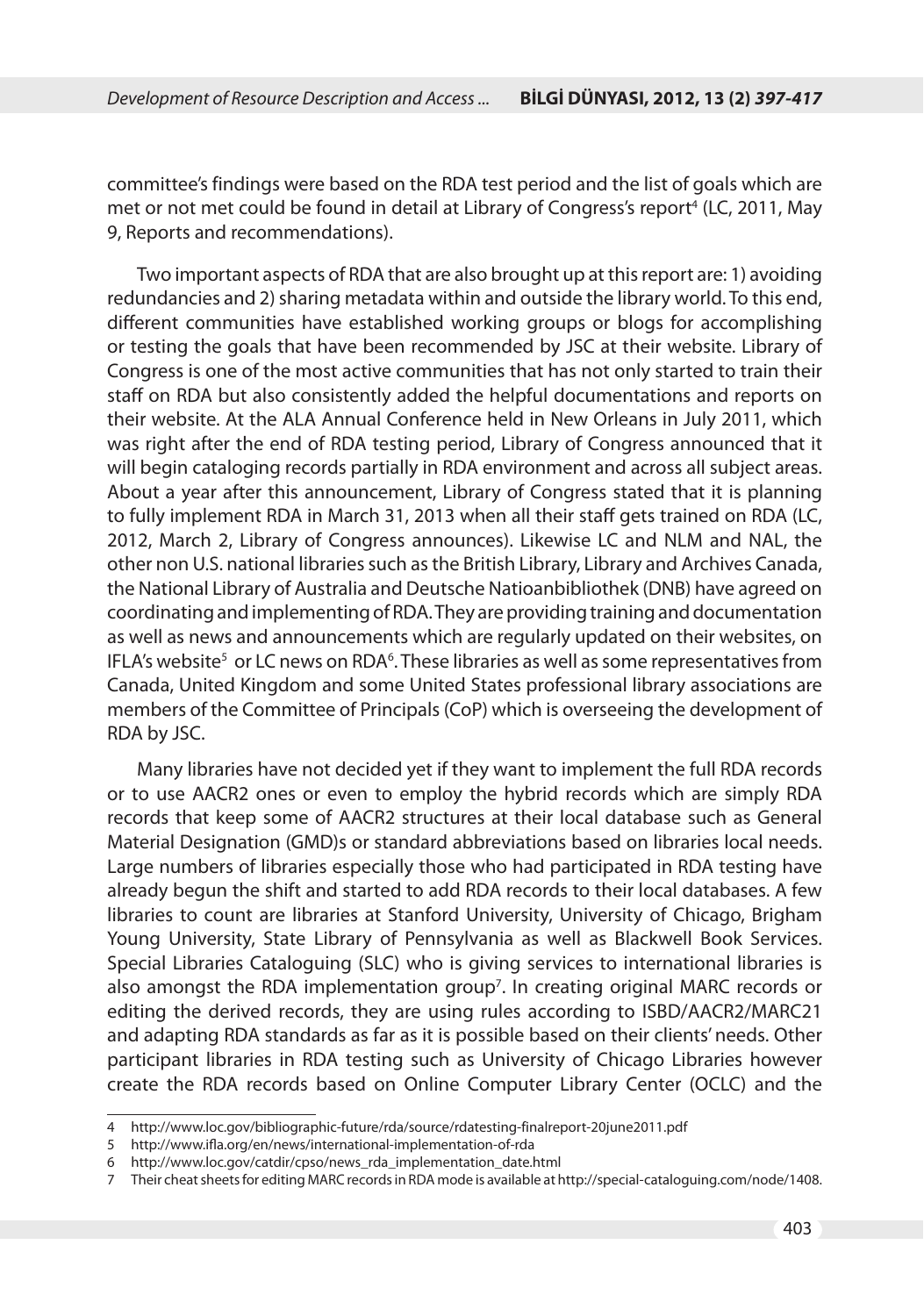Program for Cooperative Cataloging (PCC) guidelines and follow their standards. A few example of RDA records of different formats such as books, visual materials, maps, sounds recording, and scores are provided at Appendix.

Maliaburton (2010) says in his blog that sharing metadata could reduce the redundancy. He then claims the distribution of metadata creation among different libraries/institutions would cost less time, funds and energy. From what he says, it seems that metadata would be likely created by people who may not have enough training with adequate documentations. The quality of these metadata then may be poor but this cannot be known until it is practically experienced.

Pursuing new technology in cataloging and in a digital environment is another important discussion point in library communities. One of these discussions is about using XML (eXtensible Mark Up Language). XML has existed long before JSC started to work on RDA. Likewise, many cataloging communities had already started to learn and to use this language in their digital collection. A good example where libraries especially academic libraries are using metadata in the XML format is in Institutional Repositories (IR). Using XML enables computers to read and process the data the way that is desirable in Semantic Web. A glance at the history of formats that have been used in the cataloging records of libraries shows that MAchine Readable Cataloging format, MARC I and its successor, MARC II were designed to be machine readable at their own times in 1960s.While MARC I's scope was only for English language monographs, MARC II was intended to adopt all different types of materials by adding a leader field to its record to specify the type of the material (Spicher, 1996, p.84). MARC 21 with some major changes to MARC II came on board in 1980s. Seikel & Steele (2011, p.326) indicate in their article that the changes MARC II introduced included but were not limited to: 1) controlling formats of archival and manuscript materials, computer files and visual materials, and 2) supporting non-Roman data. This was first called USMARC but then the name was changed to something that would reflect its competency in the global format and not particularly in the United States. So it was called MARC 21 emphasizing that the new format is designed for the  $21<sup>st</sup>$  century (LC, 1998, October 22, MARC 21). Along with the changes in MARC, library communities went through many changes as well to adapt themselves and their library data to the new environment and in doing so they were successful. The machine readable coding which was designed for a closed data structure worked well in that environment such as in our current library systems. But with the technology moving so fast and with the introduction of linked data structure, libraries have to move out of this closed data in order to not only have their data compatible to this structure but also to be able to compete with other search engines and their retrieval mechanism. As a response to the technology which is continuously on the move, libraries have to lean toward more digital collections and online resources. One way to do it is using more XML format or converting the existing MARC to XML which in turn would be compatible and doable with the new cataloging standard, RDA which is mainly designed for digital environment.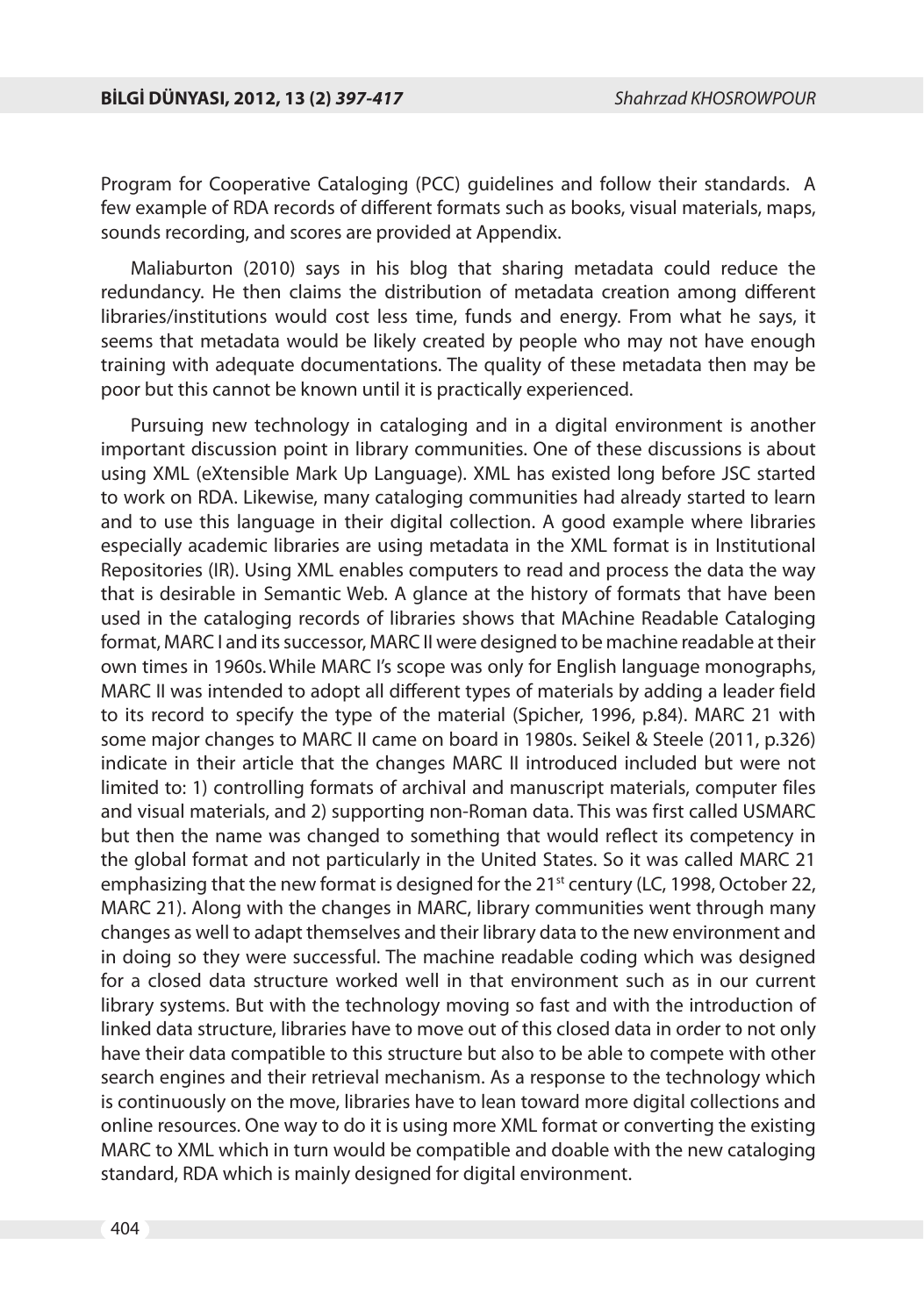With the changes that RDA will introduce to the cataloging practices, libraries and cataloging communities have to be prepared to mitigate the intensity of these changes. There is a popular concern about the format to be used in cataloging records and which one to fit best and behave more naturally in the new standard, RDA. There is a strong feeling that MARC would be still an ideal format to use or at least be so for a while. This is simply because most of the records are already in MARC format. MARC is also a more detailed language in cataloging that has been used for years. As a result, it provides a more comfortable zone for catalogers to work in than any other formats. However, some complexities may occur in changing MARC to other formats. Looking at Online Information Exchange (ONIX) as an example; it is a format used in book industries and by publishers as a mean of improving the digital products and digital contents. There needs to be a crosswalk from records in MARC to ONIX. As it has been pointed out earlier, one of RDA goals is to be a standard that could be used not only by library communities but also by publishers or any other communities outside the libraries. With the MARC format currently being used as a dominant format, it is more likely to maintain large numbers of mapping as crosswalks from MARC to other formats including those that might hardly being ever used. At the 2011 International Conference on Dublin Core and Metadata Applications, Bai, Qiao and Liang (2011) argued that the meaning of mapping in the Linked Data environment would be completely different in the new data model. They also pointed out that there is a need of crosswalk for different degrees of mapping, such as one-to-many, one-to-one, or many-to-one.

Another concern among the library communities is the type of a system that could embrace FRBR model and harvest the information regardless of the format to be used in RDA environment. Oliver (2011) says that for a future implementation of RDA, a new database structure that can display better and function well in the linked data and semantic web, a new system that could be visible in the web along with all other types of metadata is needed. An open source called eXtensible Catalog (XC) has been introduced which offers libraries a set of tools to manipulate and manage the metadata with built in applications. XC schema is based on Dublin Core Application but uses different metadata from various schemas and it is the first live implementation of RDA in a FRBR–based, non-MARC environment. According to Jennifer Bowen & Lindahl (2011), RDA can interact easily with elements of other metadata schemas; it can act as a bridge between current library systems and other applications such as XC because its standard could function both in MARC and any online-based environment. XC could harvest RDA records in MARC and from a FRBR-based carrier of another source. As a result, less amount of metadata manipulation would be necessary. Bowen & Lindahl promise that XC will be doable in the existing Integrated Library Systems (ILS) and web content management systems.

The bottom line is that the cataloging community should find a way to make the transition as smooth as possible. Using RDA in a non MARC format in XML is on its way in the near future. A widespread usage of RDA records by libraries and their catalogers could help to shed more light on the future of ILS.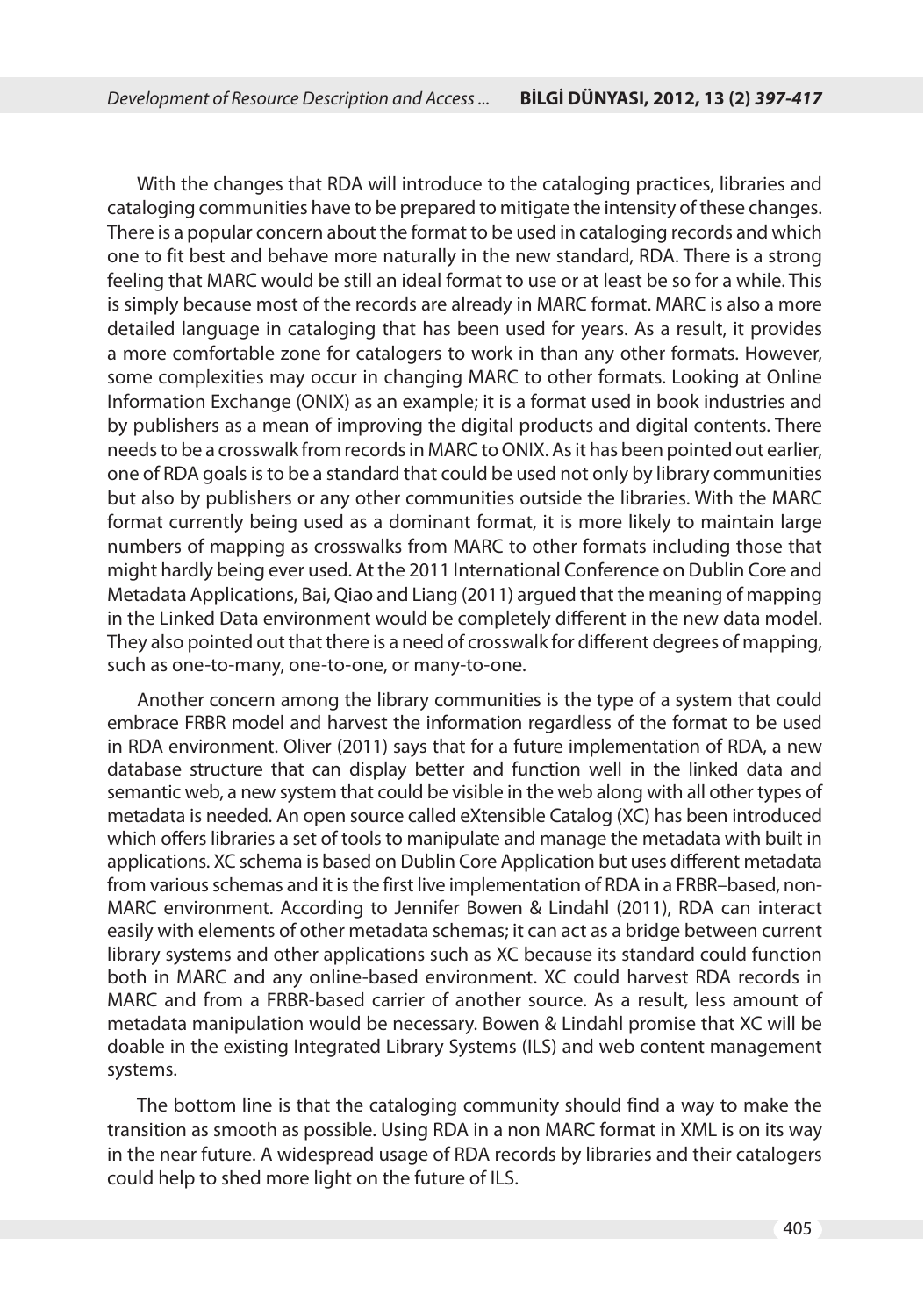There were other recommendations in the RDA Test report which was released in June 2011 and they need to be addressed before RDA full implementation. U.S. RDA Test Coordination Committee provided an update on implementation of RDA in which announced the status and the progress of these recommendations (LC, 2012, January, U.S. RDA implementation updates). A few important areas that have been addressed or are in the process include:

- ◊ Improving RDA Toolkit and its functionality,
- ◊ Rewording the RDA instruction in a clear, unambiguous, and plain English,
- ◊ Defining the process of updating RDA in the online environment,
- ◊ Developing full RDA examples in MARC and other possible encoding schemas,
- ◊ Ensuring the involvement of the communities with providing updates on changes to practices, decisions or documentations,
- ◊ Coordinating trainings on RDA.

James Hennelly (2011), Managing Editor of ALA Digital Reference also announced that a new release will go live at RDA Toolkit on November 8, 2011. He indicated that if there is any new release for RDA Toolkit, it would be uploaded to the RDA Toolkit on the second Tuesdays of each month and that will basically cover the updates to the content, metadata, and the functionalities of the toolkit itself with fixing any existing bugs.

On the other side of the activity line on RDA, there are ongoing hot discussions in different communities and Listserv about various rules applied in RDA in comparison to AACR2. There has been also discussion about the timing of RDA implementation which may cause problems in practice. While RDA has undergone changes and enhancements, these discussions and their focus of topics have also been changed accordingly. One major focus of the discussions for example has been about RDA replacing General Material Designation (GMD) and Special Material Designation (SMD) with new MARC tags as 336 content type, 337 media type, and 338 carrier type. There are some arguments whether removing the GMD at 245 |h field and replacing it with 336-338 tags would be user friendly enough in identifying and locating the materials. The displacement of the information as well as the new suggested 336-338 fields' functional placement in the display structure of online catalogs are the main concerns of this argument. ISBD (International Standard Bibliographic Description) and the changes in punctuations and justifications in added entries or collective titles within the new FRBR model has been another topic of concern. There are other discussion about advantage or disadvantage of using different 26x fields with various indicators to designate production, publication, or manufacture statements. These discussions and similar ones could be available at Web archive interface if subscribe to RDA-L@LISTSERV. LAC-BAC.GC.CA from L-Soft international, Inc. Another topic of focus has been recently on RDA and MARC and their bibliographic concepts in relation to database principles and systems when using FRBR as a conceptual model (Spero, 2012). It discusses whether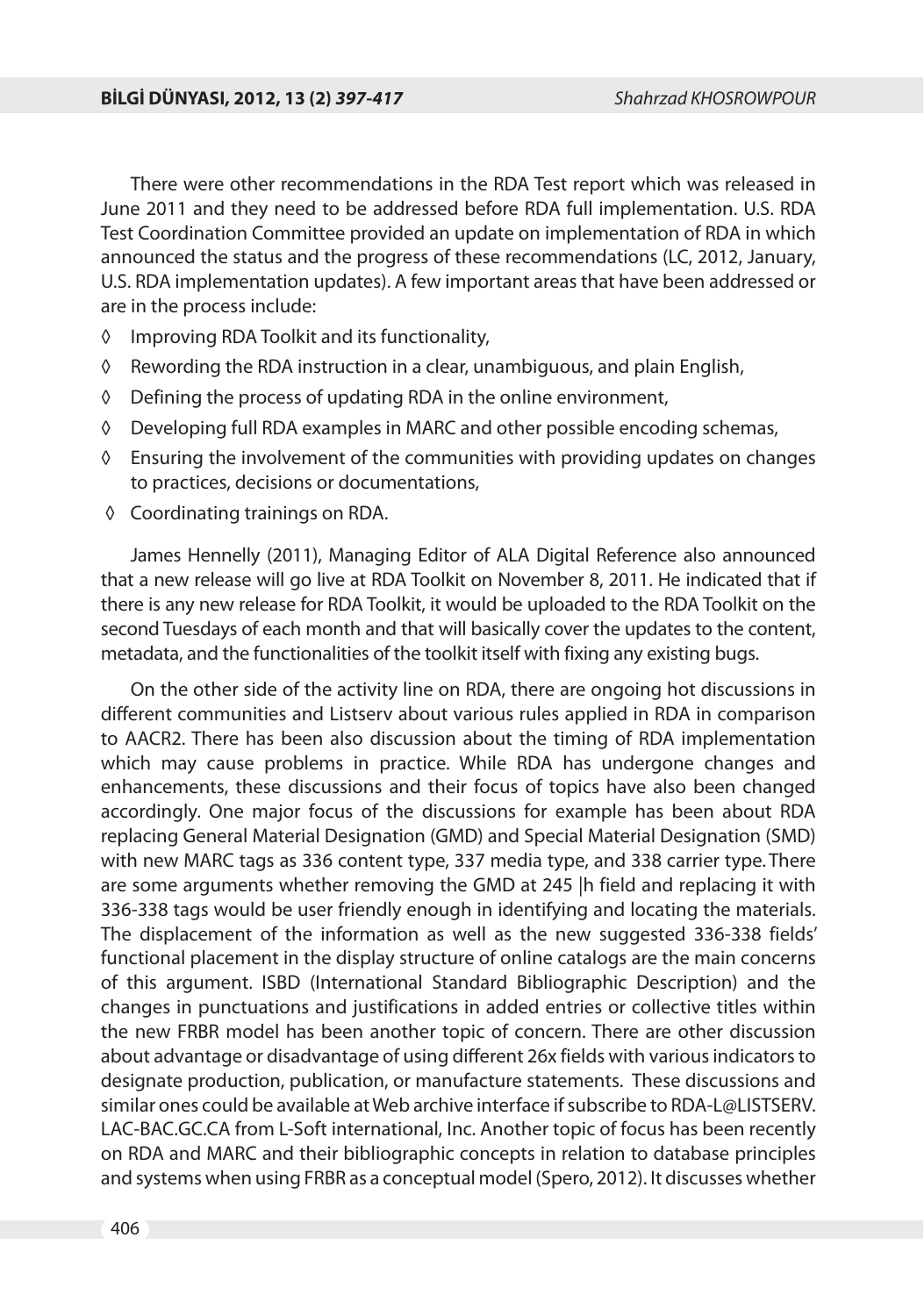there needs to be compatibility between RDA, MARC, bibliographic concepts and the relational model and in doing so if libraries need specific technology to implement or not. If the answer is yes then, it further argues the cost versus the users' satisfaction. There are similar discussions that are taking place at the international cataloging level focusing on RDA and FRBR and how to properly approach those. An example of approaching RDA in international libraries is the European RDA Interest Group (EURIG) which its documentation and meetings are available on their website (Scottish Library and Information Council & European RDA Interest Group - SLIC & EURIG, 2011).

In March 2012, the Program for Cooperative Cataloging (PCC) announced that PCC Task Group would be ready to apply the first phase of RDA authority records with a clear distinction between authority files which were created for AACR2 headings and those to be used for RDA. Headings not acceptable under RDA would be flagged with a 667 note to alert catalogers that these headings cannot be used in an RDA bibliographic record until further notice and improvement. They marked the calendar that beginning Sunday, March 31, 2013, all access points on bibliographic records coded "pcc" must be RDA, even if the bibliographic description follows AACR2 rules (LC, 2012, March, Program for Cooperative Cataloging).

## **Conclusion**

ILS is evolving both at the users' layer as well as behind the curtain at the catalogers' layer. This evolution is toward embracing more digital contents which actively involves catalogers and the way they prepare these contents to the users interface. It also involves users and their ever growing needs toward more open and easy access of information. With the implementation of RDA down the road, the catalogers' layer is the one which is going to be mostly influenced in this transition. There will be changes to the catalogers' workflow which are necessary in order to make the cataloging procedures compatible within RDA standards. For the libraries and their staff, this transition would not be easy but exciting since the new environment would not only meet users' expectations and their desires for a more user friendly online environment but also be more flexible for catalogers in following the cataloging rules and their interpretations when creating cataloging records.

The users have already seen the changes through Web 2.0 applications. In the past few decades, their needs and expectations have changed as well as the nature of their searches. These adjustments were in response to the movement in the field of technology. Most users care more about what is immediately available to them rather than where they could find it. Libraries today are not the first place they seek information. In order libraries to compete effectively with the rapidly pacing technology and be able to attract more users to libraries they need to create a balance between what they provide and what other searching engines offer. Libraries have tried to create this balance by moving toward adding more digital collections and more electronic resources as journals or books.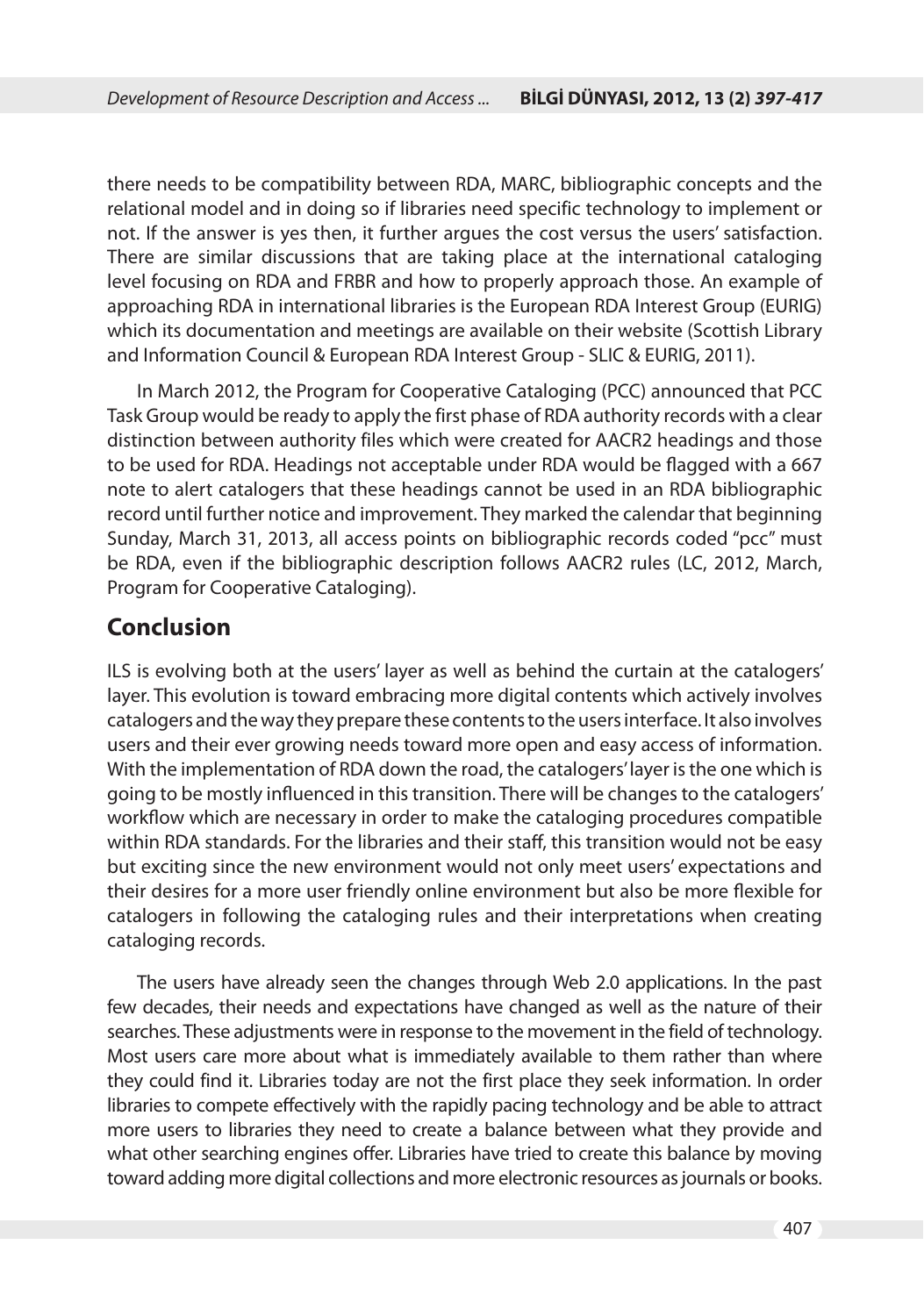They are changing their gears toward acquiring more online resources. Many of libraries, especially academic and research libraries have also focused on library automation. They have developed or employed web-based interfaces to suit the needs of current users' generation who are more tech-savvy. In doing so, many libraries moved to the Next Generation Catalogs also known as Web-Scale Discovery Tool or Discovery Layer. Using this tool, the library catalog provides an interface with searching behaviors similar to what other search engines such as Google or Google Scholars offers. It acts like one single search engine which holds all library information and content regardless of its format and with one single search box it locates the information for the user. The features provided through these tools include but are not limited to: multifaceted navigation, federated results, enriched content, and tag clouds where users could also contribute to the content.

The ILS vendors and their products have not been successful in bringing the existing library data in to an effective and user friendly display. The available data and the relationship among the data in the library online catalogs are not clear for a user to locate the information. With RDA, the hope is to have these relationships in a much more prominent structure under FRBR and FRAD. RDA would bring changes to the interface of the library catalogs. These changes generated by RDA may not be felt much by the users at least in the early stages of the RDA implementation and in the current catalogs. But it will attract their attentions in the long term when it starts to operate in new databases and serve in the linked data and semantic web.

On the other hand, catalogers need to deal with this new standard more intimately. There would be a learning curve for all the catalogers and cataloging community. Catalogers need to be prepared for this new experience and make plans on how to ease the process of changes. Cost of implementation as well as the efficiency and timely accessibility of resources to the users should be planned and managed. Cataloging backlogs is anticipated especially in small libraries which have limited staffing in their cataloging department. Employing RDA would have an impact on copy cataloging as well. According to Cronin (2011), there are a few options for libraries to decide when employing RDA records: accept the RDA record as is, enhance poor RDA copies, upgrade the old AACR2 records to RDA ones, or applying all these above on a case by case scenario. Libraries would definitely experience tough times as they did a few decades ago when they were switching from Card Cataloging to Integrated Library Systems (ILS). Card Catalog had its own advantages and disadvantages against ILS. The same is true if we compare AARC2 with RDA. Each standard has its own pros and cons that have to be thoroughly examined with respect to each library data structure and its patrons' needs. RDA is currently evaluated by catalogers, metadata librarians, and many other interested parties. These collaborative work needs to be continued even after the implementation of RDA. The new standard and its enhancements and adjustments would highly rely on a close collaboration of interested groups as mentioned above to ensure the interoperability, applicability and accessibility of the changes among the library communities. After the implementation of RDA in order to enhance and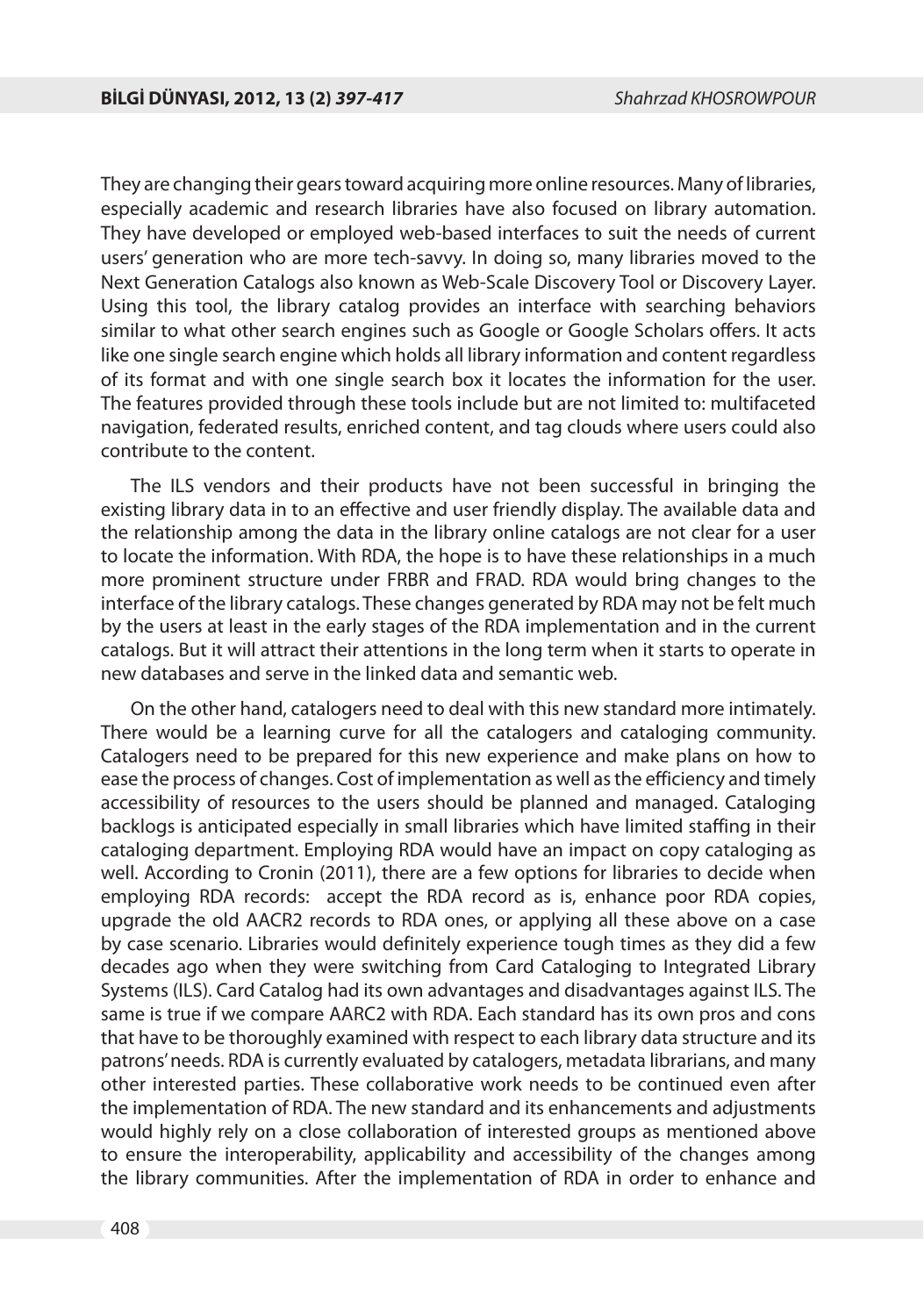promote the new standard, the cataloging community needs to have more discussions within the library groups, various agencies, and vendors to receive input and feedbacks and to incorporate them into effective and productive changes.

The important thing to keep in mind is that RDA is simply a new approach in cataloging standardization which tells the catalogers how to record the data. Likewise, the entities, relationship and attributes that come from FRBR and FRAD would be just a new approach in retrieving information out of ILS or library databases. The notion is that ultimately the library data from their closed silos would open up and be exchangeable not only within the library communities but also with the data coming in and out from other sources. The more open and interoperable metadata we have, the easier will be to master the relationships between them. RDA will bring a structure to bibliographic data based on the FRBR relationships while having less emphasize on catalogers' created notes. By employing RDA, catalogers will use attributes in an entity description. Likewise, the ILS would have an entity-relationship structure which retrieves more meaningful data for the users.

Going through this transition, libraries and their staff need to know that it may take a long time to see the results of the changes and the accomplishments. They may not even know when to change gears and how to do it at the early stages of the implementation. The truth is that almost everyone in the library communities feels the overwhelming stream of changes. If libraries decide to swim with the RDA current and implement this new cataloging standard, they need to face consequences such as cost, staffing and training and they have to be prepared to embrace these consequences.

As it has been discussed above, there are still essential concerns and questions that library communities are expecting patiently to be answered. These are:

- 1) Which ILS and Web Scale Discovery Tools would be the most ideal ones to support RDA, FRBR, and FRAD,
- 2) Would MRAC still have a share in creating data in RDA environment as a new cataloging standard?

As far as the first question concerns, on RDA Toolkit there is a page available providing interviews with ILS vendors<sup>8</sup>. These interviews are dated between June-September of 2011. At the ALA Annual Conference held in Anaheim in June 24, 2012, there was a forum lead by a few ILS vendors' representatives such as Sirsi-Dynix, Ex Libris, and Innovative Interfaces Inc. at which they were giving more information on their RDA implementation plans<sup>9</sup>. They discussed how they have updated their integrated library system and their bibliographic utilities to accommodate RDA for a more discoverable view for users. They are working on developing better displays and data functionality to support new ways of cataloging and exporting/importing data to and from their systems.

<sup>8</sup> http://www.rdatoolkit.org/blog/category/29

<sup>9</sup> http://ala12.scheduler.ala.org/node/1299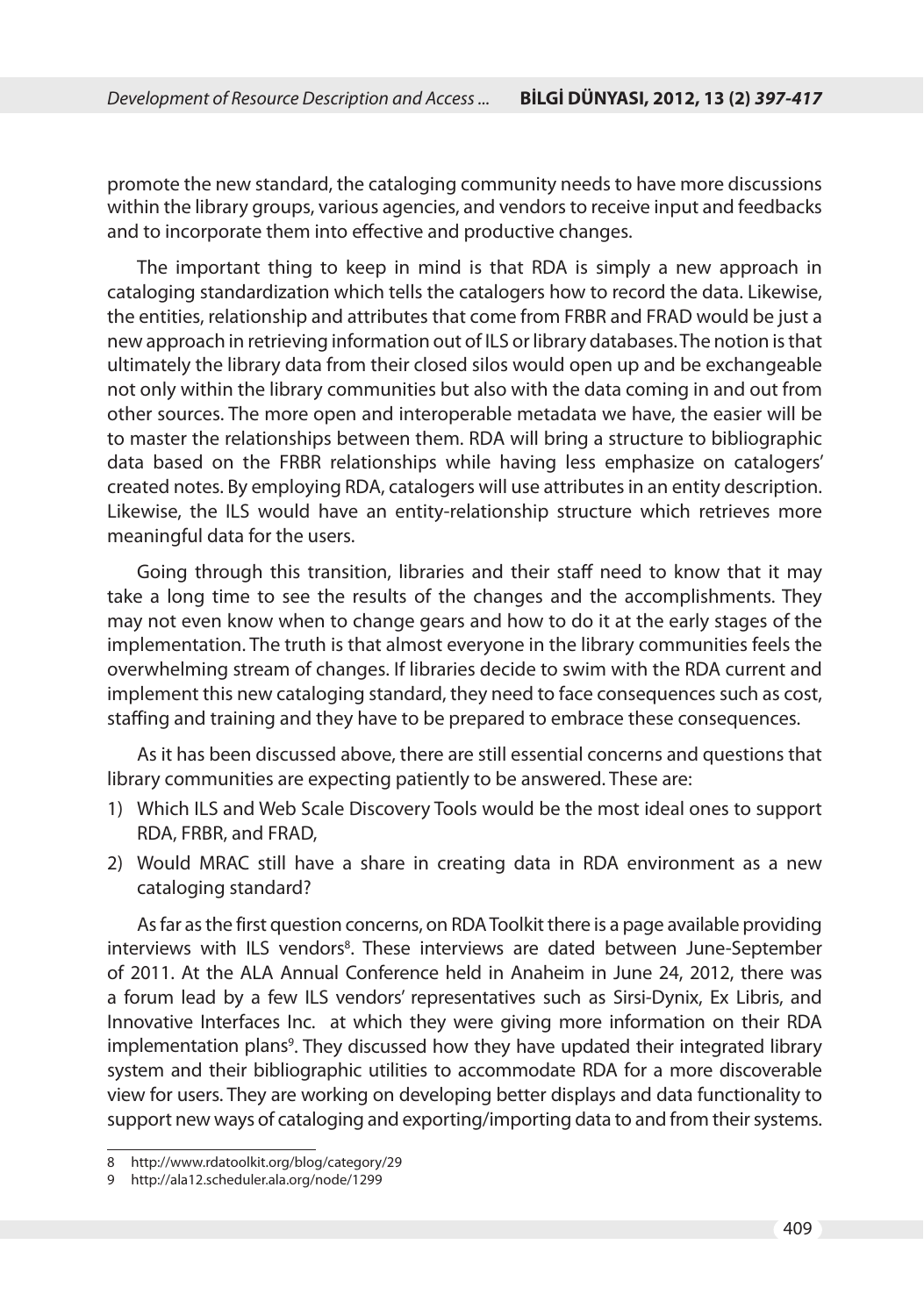While the vendors are taking different approaches to modify and enhance their existing systems to support RDA, they all seem to have one shared strategy to follow and that is designing a practical entity-relationship database structure based on FRBR and FRAD models and Linked Data to support the ease of navigation and locating information for the users and for a better display of data.

The second question is still under investigation and the cataloging community is holding its breath to see what would happen in near future and if there would be a new format replacing MARC21 or not. In the meantime OCLC, as a world wide database holding thousands of libraries' cataloging records, is preparing itself for the implementation of RDA and the format changes that the new standard might impose to the cataloging records. In doing so, the OCLC staff has prepared a policy statement about incorporating RDA practices into WorldCat. In this statement (OCLC, 2011, June) it has asked a few protocols to be respected by OCLC member libraries. A few examples of the protocol are as follows:

- 1) In the 040 field use "|e" with value "rda" and Leader/18 (Desc) coded "i" if ISBD punctuation is used or blank if not,
- 2) If a record created according to either AACR2 or RDA which is already exists in WorldCat, do not create a duplicate record according to the other code, and so on.

McCallum (2005, June) says MARC 21 is essentially a cluster of three MARC 21 record types (bibliographic, authority, and item records) which are related to each other. While the authority record could provide information and access entries in the bibliographic records they are not necessary for display of the data in a bibliographic record. The bibliographic record could exist by itself or it could embed the holding information in it. "The three record types are useful, however, for the increased richness they provide in a system in which they are fully exploited (e.g. authorized forms and cross references in the Authority record and claiming, interlibrary loan, and automatic check-in support in Holdings records)" (McCallum, 2005, p.[2]). In a report provided by RDA/MARC working group (LC, 2011, June 21), the group reported briefly that experimentations with the concepts and the issues of records in applying different entity models is needed in an exchanging environment when the RDA is being used and tested for a longer period of time. Then the results could be re-examined and further analyzed. There is a list of proposals at MARC 21 homepage which is provided through Library of Congress that holds all the information about MARC 21 and the proposals in an order<sup>10</sup>.

<sup>10</sup> http://www.loc.gov/marc/marbi/list-p.html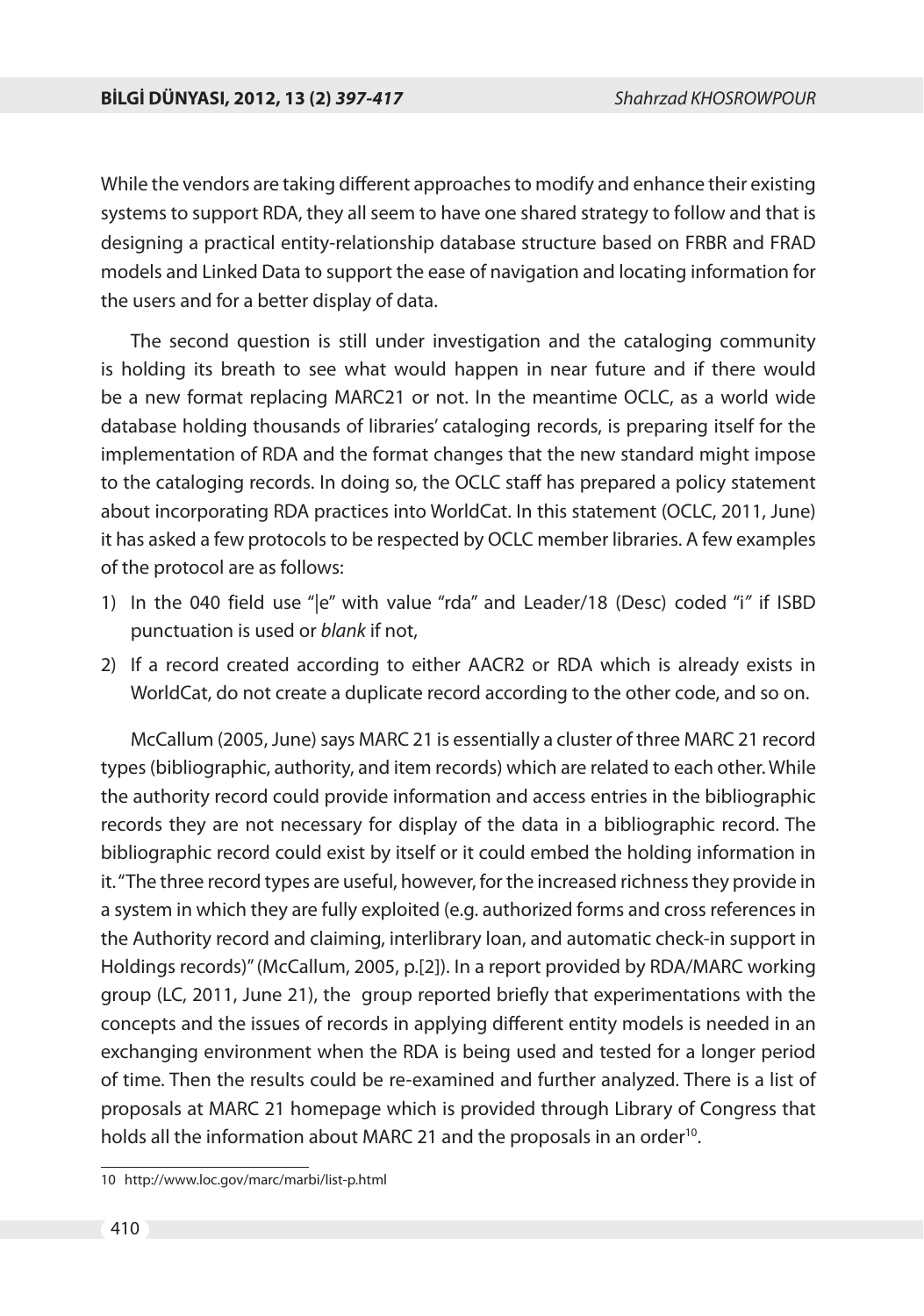The two questions or concerns discussed above as well as many others are still under analysis by library specialists and are monitored by library communities around the world. Different groups are currently working on improvement of RDA. A few to count are:

- 1) JSC to re-write or re-word RDA rules in a more clear and plain English and definite its process for an online environment,
- 2) PCC to address authority control issues and training,
- 3) ALA publishing to improve the Toolkit and its functionality,
- 4) Vendors to move beyond MARC and to develop a better integration of data with the new standard and to support a better display.

The goal is that these groups of professionals with the feedback provided from the involved community would bring more practical models and find answers or solutions to different issues that concern the library community before the launch of RDA.

### **References**

- Bai, H., Qiao, X. & Liang, B. (2011). Semantic bibliography based on ontology and Linked Data. In Proceedings of the International Conference on Dublin Core and Metadata Applications, (DC-2011--The Hague Proceedings), (pp.178-181). Retrieved March 3, 2012, from http://dcpapers. dublincore.org/index.php/pubs/article/view/3641/1867
- Bowen, J. & Lindahl, D. (2011, April 8). RDA and the eXtensible Catalog. Retrieved November 22, 2011, from http://hdl.handle.net/1802/14588
- Chapman, A. (2006, October). RDA: A new international standard. Ariadne, 49. Retrieved November 22, 2011, from http://www.ariadne.ac.uk/issue49/chapman
- Coyle, K. & Hillman, D. (2007, January/February). Resource Description and Access (RDA): Cataloging rules for the 20th century. D-Lib Magazine, 13(1/2).
- Cronin, C. (2011, September 27). RDA update and next steps: What you need to know. Retrieved August 21, 2012, from http://www.oclc.org/ca/fr/multimedia/2011/files/ GoodPracticesChicagoCronin.pdf
- Gorman, M. (2007). RDA: Imminent Debacle. American Libraries, 38(11), 64-65.
- Hennelly, J. (2011, November 8). RDA Toolkit blog: RDA Toolkit release- November 8, 2011 [Web log post]. Retrieved December 26, 2011, from http://www.rdatoolkit.org/content/274
- International Federation of Library Associations and Institutions (IFLA). (2012). Functional Requirements for Authority Data: A conceptual model. [IFLA series on bibliographic control 34, by G. E. Patton (Ed.)]. Retrieved August 16, 2012, from http://www.ifla.org/publications/iflaseries-on-bibliographic-control-34
- Joint Steering Committee for development of RDA (JSC). (2010). RDA: Resource Description and Access- Frequently Asked Questions, 9. Adopting RDA- 9.2. Retrieved August 20, 2012, from http://www.rda-jsc.org/rdafaq.html#9-2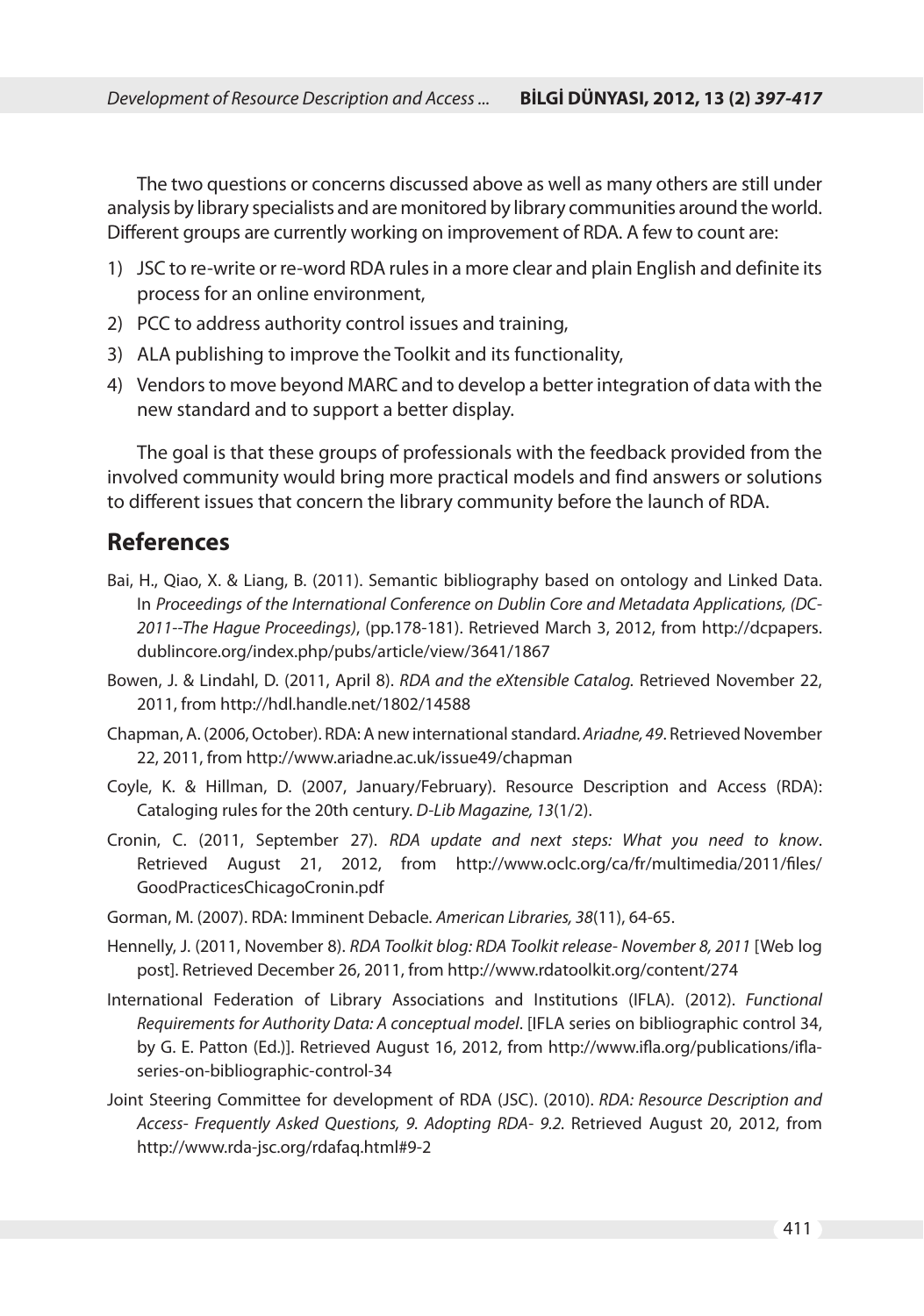- Joint Steering Committee for development of RDA (JSC). (2012). JSC membership 1974 . Retrieved August 20, 2012, from http://www.rda-jsc.org/jscmembers.html
- Joint Steering Committee for development of RDA (JSC). (2012). RDA: Resource Description and Access-Background. Retrieved August 16, 2012, from http://www.rda-jsc.org/rda. html#background
- Kiorgaard, D. (2005). RDA: Resource Description and Access Part I of RDA- Constituency review of December 2005 draft (Joint Steering Committee for revision of AACR, 5JSC/RDA/Part I). Retrieved January 20, 2012, from http://www.rda-jsc.org/docs/5rda-part1.pdf
- Lewis, P. R. (1978). Preface to the Anglo-American Cataloguing Rules, Second Edition (1978). Retrieved August 16, 2012, from http://www.rda-jsc.org/docs/aacr2preface1978.pdf
- Library of Congress (LC). (1998). MARC 21: Harmonized USMARC and CAN/MARC. Retrieved March 10, 2012, from http://www.loc.gov/marc/annmarc21.html
- Library of Congress (LC). (2008). On the record: Report of the Library of Congress Working Group on the Future of Bibliographic Control. Retrieved March 3, 2012, from http://www.loc.gov/ bibliographic-future/news/lcwg-ontherecord-jan08-final.pdf
- Library of Congress (LC). (2011). Report and recommendations of the U.S. RDA Test Coordinating Committee: 9 May 2011 revised for public release 20 June 2011. Retrieved February 15, 2012, from http://www.loc.gov/bibliographic-future/rda/source/rdatesting-finalreport-20june2011.pdf
- Library of Congress (LC). (2011). Report on the RDA/MARC Working Group discussion of identifying entity types in MARC records. Retrieved August 21, 2012, from http://www.loc.gov/marc/ marbi/WEMI\_report.html
- Library of Congress (LC). (2012). U.S. RDA implementation updates from the U.S. RDA Test Coordinating Committee. Retrieved February 28, 2012, from http://www.loc.gov/aba/rda/pdf/ RDA\_updates\_16jan12.pdf
- Library of Congress (LC). (2012). Library of Congress announces its long-range RDA training plan. Retrieved March 2, 2012, from http://www.loc.gov/catdir/cpso/news\_rda\_implementation\_ date.html
- Library of Congress (LC). (2012). Program for Cooperative Cataloging: What's new, decisions, policies and tasks- PCC day one for RDA authority records. Retrieved August 23, 2012, from http://www. loc.gov/aba/pcc
- Maliaburton. (2010). Learning about RDA, The future of bibliographic control: Data infrastructure [Web log post]. Retrieved October 10, 2011, from http://Learningaboutrda.wordpress.com
- Maxwell, R. L. (2012). Maxwell's handbook for RDA: Explaining and illustrating RDA, Resource description and access, using MARC21. Chicago, Illinois: American Library Association.
- McCallum, S. H. (2005). Using MARC 21 with FRBR: Record configurations. Retrieved August 21, 2012, from http://www.loc.gov/marc/marbi/2005/2005-report02.pdf
- Medeiros, N. (2005). The future of the Anglo American Cataloging Rules. OCLC Systems & Services 21(4), 261-63.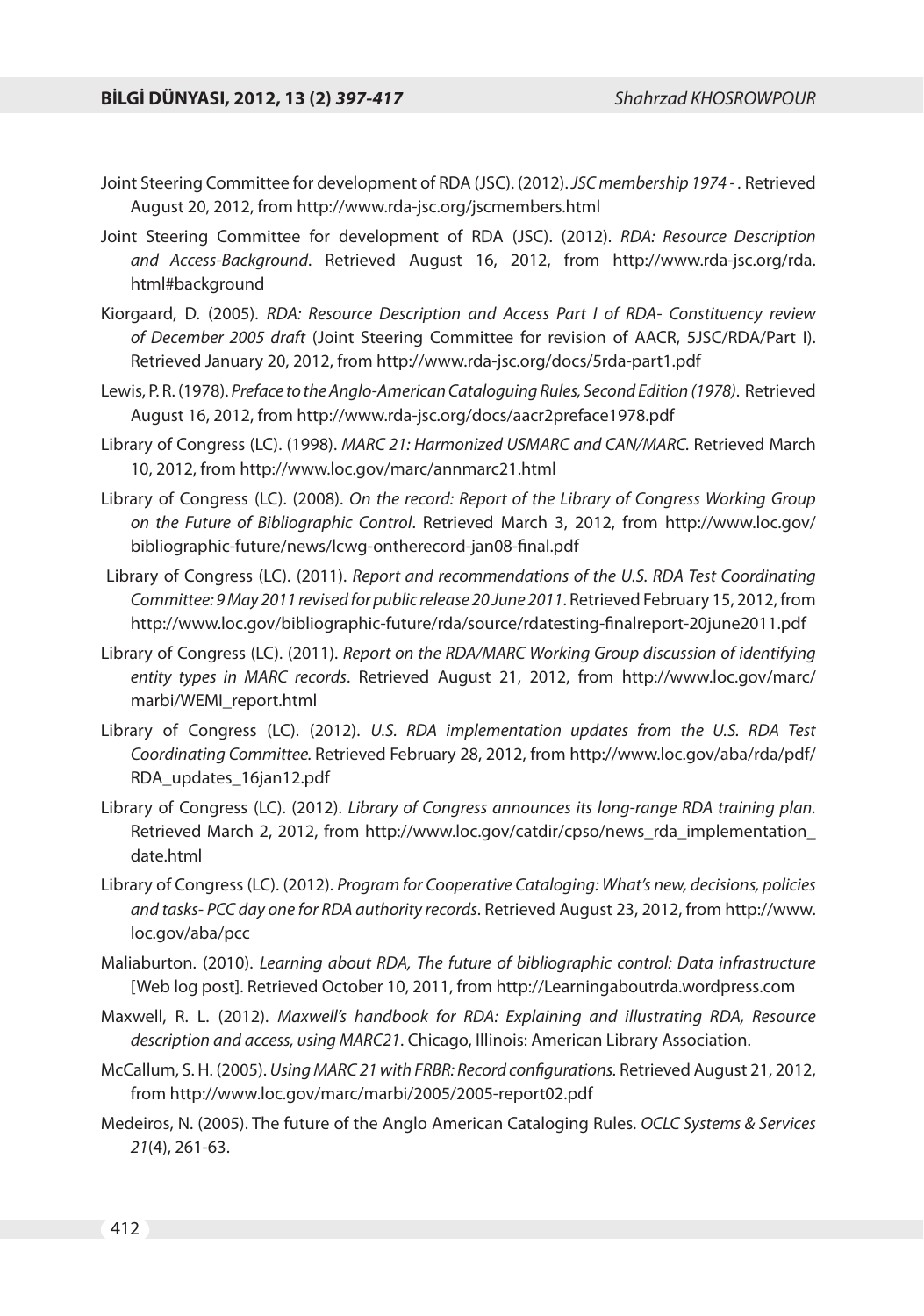- Oliver, C. (2011). Preparing for transition: Here comes RDA!. Retrieved August 25, 2012, from http:// www.rda-jsc.org/docs/CLA2011-Preparing-for-transition-Oliver.pdf
- Online Computer Library Center (OCLC). (2011). OCLC policy statement on RDA cataloging in WorldCat for the U.S. testing period and beyond. Retrieved August 22, 2012, from http://www. oclc.org/rda/policy.htm
- Scottish Library and Information Council and European RDA Interest Group (SLIC & EURIG). (2011). European RDA Interest Group: Documents. Retrieved February 28, 2012, from http://www. slainte.org.uk/eurig/documents.htm
- Seikel, M. & Steele, T. (2011). How MARC has changed: The history of the format and its forthcoming relationship to RDA. Technical Services Quarterly, 28(3), 322-334.
- Spero, S. (2012). RDA-L, LISTSERV.LAC-BAC.GC.CA Library and Archives Canada Bibliotheque et Archives Canada. Retrieved May 18, 2012, http://www.lsoft.com/scripts/wl.exe?SL1=RDA-L&H=LISTSERV.LAC-BAC.GC.CA
- Spicher, K. M. (1996). The development of the MARC format. Cataloging & Classification Quarterly, 21(3-4), 75-90.
- Suber, P. (2004). A very brief introduction to Open Access. Retrieved November 28, 2011, from http:// www.earlham.edu/~peters/fos/brief.htm
- Tillett, B. (2003). FRBR (Functional Requirements for Bibliographic Records). Technicalities, 23(5), 1-13.
- Tillett, B. & Patton, G. (2008). A review of the feasibility of an International Standard Authority Data Number (ISADN). Retrieved August 16, 2012, from http://archive.ifla.org/VII/d4/franarnumbering-paper.pdf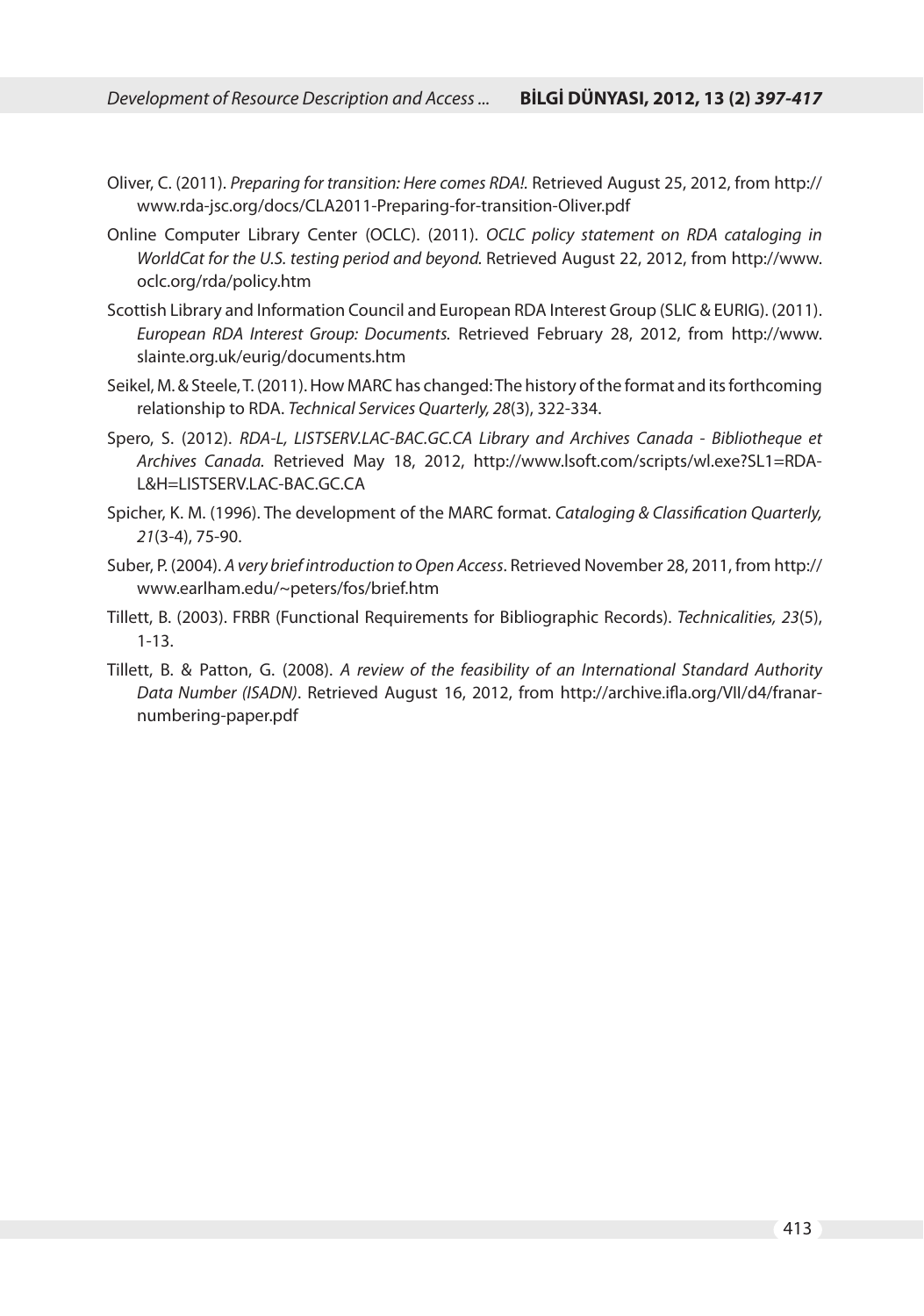## **Appendix: Samples of RDA**

| ocLC                                                     | 772633662<br>No holdings in COS - 15 affrer holdings; 2 other IRs.                                                                                                                                                                                                |                              |
|----------------------------------------------------------|-------------------------------------------------------------------------------------------------------------------------------------------------------------------------------------------------------------------------------------------------------------------|------------------------------|
| Visual Materials<br>Type of<br><b>BLVL</b><br>m<br>Desc. | <b>Berstat</b><br>Entered 20120113<br>201207271752318<br><b>Replaced</b><br>$\mathbf{r}$<br>Sise d<br>Ciri<br>Lang lose<br>Augn<br><b>ELT</b><br>Time: 4 1 0<br>MR65<br>GPub<br>Ctry<br>kit<br>Form<br>DtSt p<br><b>Dates 2010</b><br>. 1955<br>Thiat y<br>Tech 1 |                              |
| <b>DDT</b>                                               |                                                                                                                                                                                                                                                                   | a part at Se Indicates it is |
| 040                                                      | a RDA record.<br>COF #bleng #c COF #d COF #d OCL #e rds #d CGU #d OCL CO #d CGU                                                                                                                                                                                   |                              |
| 066                                                      | $FC + T$                                                                                                                                                                                                                                                          |                              |
| 028<br>$\overline{1}$<br><b>A</b>                        | 2011-KDVD0038-2011-KDVD0041 #b Korean Film Archive                                                                                                                                                                                                                |                              |
| 041<br>л                                                 | Not it eng it kor it jan to kor ta eng                                                                                                                                                                                                                            |                              |
| 050                                                      | 4 PN1997 #b. C4866 2011                                                                                                                                                                                                                                           |                              |
| DSO                                                      | #b                                                                                                                                                                                                                                                                |                              |
| 049                                                      | COSA                                                                                                                                                                                                                                                              |                              |
| $-245.0$<br>$\overline{0}$                               | 전후 의통경 - (b Landscape after the war / (c 한국 명령 자료원                                                                                                                                                                                                                |                              |
| $-246.0$<br>10                                           | Chonhu úi p'unggyŏng = 46 Landscape after the war / 4c Harrguk Yōngsang Charyowón.                                                                                                                                                                                |                              |
|                                                          | 246 3 1 Landscape after the war                                                                                                                                                                                                                                   |                              |
| $-260$                                                   | 서울 46 한국 영상 자료원 46 2011                                                                                                                                                                                                                                           |                              |
| 1,260                                                    | Soul: #b Harriguk Yongsang Charyowon, #c 2011.                                                                                                                                                                                                                    |                              |
| 300                                                      | 4 DVDs (410 mm.) . #b sound, black & white . #c 12 cm + #c 1 book (51 pages : illustrations : 19 cm                                                                                                                                                               |                              |
| 336                                                      | 336-338 fields encoding S2<br>two-dimensional moving image #2 rdacontent                                                                                                                                                                                          |                              |
| 337                                                      | indicating RDA content,<br>video 42 rdamedia                                                                                                                                                                                                                      |                              |
| 338                                                      | media, and carrier types.<br>ustendisc 42 marginer                                                                                                                                                                                                                |                              |
| 528                                                      | DVD; NTSC; aspect ratio 4:3.                                                                                                                                                                                                                                      |                              |
| 546                                                      | In Korean with optional English, Korean, or Japanese subtitles, accompanying booklet in Korean and English.                                                                                                                                                       |                              |
| 500                                                      | Title trom container.                                                                                                                                                                                                                                             |                              |
| 500                                                      | Originally produced as feature films from 1955-1950.                                                                                                                                                                                                              |                              |
| $-605$ 0                                                 | 미량인 = The widow (1955, 75 min) - 지옥화 = The flower in Hell (1958, 86 min) - 온 = The money (1958, 123 min) - 표류도 = Drifting Island (1960, 128 min) -                                                                                                                |                              |
| L5050                                                    | Mimangin = The widow (1955, 75 min.) - Chiokhwa = The flower in Hell (1958, 86 min.) - Ton = The money (1958, 123 min.) - Pyoryudo = Drifting island (1950, 128 min.)                                                                                             |                              |
| 651<br>$\mathbf{0}$                                      | Korea (South) # Social conditions # 1948-1960 # Drama.                                                                                                                                                                                                            | <b>Value</b>                 |



| locLo  |       | 806686954                                                            | No holdings in COS - 1 other holding |             |          |                  |              |          |                                                                                                                                                                                                                                                                                                                                                                                                                                                                                                                                                                                                                                                                                                                                                                                                                                 |
|--------|-------|----------------------------------------------------------------------|--------------------------------------|-------------|----------|------------------|--------------|----------|---------------------------------------------------------------------------------------------------------------------------------------------------------------------------------------------------------------------------------------------------------------------------------------------------------------------------------------------------------------------------------------------------------------------------------------------------------------------------------------------------------------------------------------------------------------------------------------------------------------------------------------------------------------------------------------------------------------------------------------------------------------------------------------------------------------------------------|
|        |       | Sound Recordings<br>∖-⊧                                              | <b>Recistal</b><br>$\pi$             | Entered     | 20120809 |                  |              |          | Replaced 20120809153118.2                                                                                                                                                                                                                                                                                                                                                                                                                                                                                                                                                                                                                                                                                                                                                                                                       |
| Type 3 |       | ELVI                                                                 | Srce d                               | Audn        |          | C <sub>III</sub> |              | Lung eng |                                                                                                                                                                                                                                                                                                                                                                                                                                                                                                                                                                                                                                                                                                                                                                                                                                 |
| BLvd m |       | Fromm                                                                | Comp pp                              | <b>AccM</b> |          | MRet.            |              | Ctry cau |                                                                                                                                                                                                                                                                                                                                                                                                                                                                                                                                                                                                                                                                                                                                                                                                                                 |
|        |       | Part in                                                              | TrAt in                              |             |          |                  |              |          |                                                                                                                                                                                                                                                                                                                                                                                                                                                                                                                                                                                                                                                                                                                                                                                                                                 |
| Dett:  |       | <b>EMUs</b> in                                                       | <b>LTz1</b>                          | DISI v      |          |                  | Dates 2012 . |          |                                                                                                                                                                                                                                                                                                                                                                                                                                                                                                                                                                                                                                                                                                                                                                                                                                 |
|        |       |                                                                      |                                      |             |          |                  |              |          |                                                                                                                                                                                                                                                                                                                                                                                                                                                                                                                                                                                                                                                                                                                                                                                                                                 |
| DO7    |       | ctb ctd i te u ttn tai th i tic tim tkp tin tm u tn u                |                                      |             |          |                  |              |          |                                                                                                                                                                                                                                                                                                                                                                                                                                                                                                                                                                                                                                                                                                                                                                                                                                 |
| 040    |       | CGU 4b and 4e nia 4c CGU                                             |                                      |             |          |                  |              |          |                                                                                                                                                                                                                                                                                                                                                                                                                                                                                                                                                                                                                                                                                                                                                                                                                                 |
| 090    |       | 40                                                                   |                                      |             |          |                  |              |          |                                                                                                                                                                                                                                                                                                                                                                                                                                                                                                                                                                                                                                                                                                                                                                                                                                 |
| 049    |       | COSA                                                                 |                                      |             |          |                  |              |          |                                                                                                                                                                                                                                                                                                                                                                                                                                                                                                                                                                                                                                                                                                                                                                                                                                 |
|        |       | 245 0 0 Love songs for lamps : 4b The believer 2012 music issue tape |                                      |             |          |                  |              |          |                                                                                                                                                                                                                                                                                                                                                                                                                                                                                                                                                                                                                                                                                                                                                                                                                                 |
| 264    | н     | (San Francisco, CA): 4b The between 4c (2012)                        |                                      |             |          |                  |              |          |                                                                                                                                                                                                                                                                                                                                                                                                                                                                                                                                                                                                                                                                                                                                                                                                                                 |
| 300    |       | 1 audiocassette : 4b analog, stereo; 4c 10 = 7 cm, 4 mm tape.        |                                      |             |          |                  |              |          | Spelling out the physical<br>description in the 300 field.                                                                                                                                                                                                                                                                                                                                                                                                                                                                                                                                                                                                                                                                                                                                                                      |
| 336    |       | certormed music 42 rdacontent                                        |                                      |             |          |                  |              |          |                                                                                                                                                                                                                                                                                                                                                                                                                                                                                                                                                                                                                                                                                                                                                                                                                                 |
| 337    |       | sudio 42 rdsmedis                                                    |                                      |             |          |                  |              |          |                                                                                                                                                                                                                                                                                                                                                                                                                                                                                                                                                                                                                                                                                                                                                                                                                                 |
| 338    |       | audiocascette 42 rdacamier                                           |                                      |             |          |                  |              |          |                                                                                                                                                                                                                                                                                                                                                                                                                                                                                                                                                                                                                                                                                                                                                                                                                                 |
| 500    |       | *Compiled by Calvin Johnson'-page 2 of magazine issue                |                                      |             |          |                  |              |          | 336-336 fields encoding                                                                                                                                                                                                                                                                                                                                                                                                                                                                                                                                                                                                                                                                                                                                                                                                         |
| 611 0  |       | Various performers.                                                  |                                      |             |          |                  |              |          | \$2 Indicating RDA<br>content, media, and                                                                                                                                                                                                                                                                                                                                                                                                                                                                                                                                                                                                                                                                                                                                                                                       |
| 500    |       | issued with The believer, v. 10, nn. 6 (July/August 2012).           |                                      |             |          |                  |              |          |                                                                                                                                                                                                                                                                                                                                                                                                                                                                                                                                                                                                                                                                                                                                                                                                                                 |
| 505 0  |       |                                                                      |                                      |             |          |                  |              |          | Leave me alone (Hydents) - Higher (The Memories) - Itching around (Shana Claveland and the Sandcastles) - Marbley ezed (Soviet) - Untitled (Tomorrown Tulips) - Love song for lamps (Laura Lef and<br>Amber Phelps Bondarott) - Takin' my fime (Skrift Meadow) - Boner party itonite) (MOM) - Montreal screwido (HAVP) - Darker difft (4:20 excerpt) (White Rainbow) - Where shall be (The Great White Jenisht)<br>- Normal newer happened (Broken Water) - Take care of me (Briana Marela) - Thrill yr idols (The Shivas) - Love that disease (Ruby Fray) - King's crossing (Baby Island) - Bike (Erin Earthling) - Old night<br>(Old Night) - Little cal Bylancy Peoper) - One way ficket (Happy Noose) - Athena from bow (Lovers Without Borders) - Maps (Mansion Music) - How it works (Sewn Leather) - Diet Coke (Priedis) |
| 650    |       | 0 Popular music +/ 2001-2010                                         |                                      |             |          |                  |              |          |                                                                                                                                                                                                                                                                                                                                                                                                                                                                                                                                                                                                                                                                                                                                                                                                                                 |
| 660    |       | 0 Popular music ty 2011-2028                                         |                                      |             |          |                  |              |          |                                                                                                                                                                                                                                                                                                                                                                                                                                                                                                                                                                                                                                                                                                                                                                                                                                 |
| 700 1  |       | Johnson, Calvin, 4d 1962, to editor of compliation.                  |                                      |             |          |                  |              |          |                                                                                                                                                                                                                                                                                                                                                                                                                                                                                                                                                                                                                                                                                                                                                                                                                                 |
|        | 730 0 | Believer, 4nv. 10, no. 6.                                            |                                      |             |          |                  |              |          |                                                                                                                                                                                                                                                                                                                                                                                                                                                                                                                                                                                                                                                                                                                                                                                                                                 |

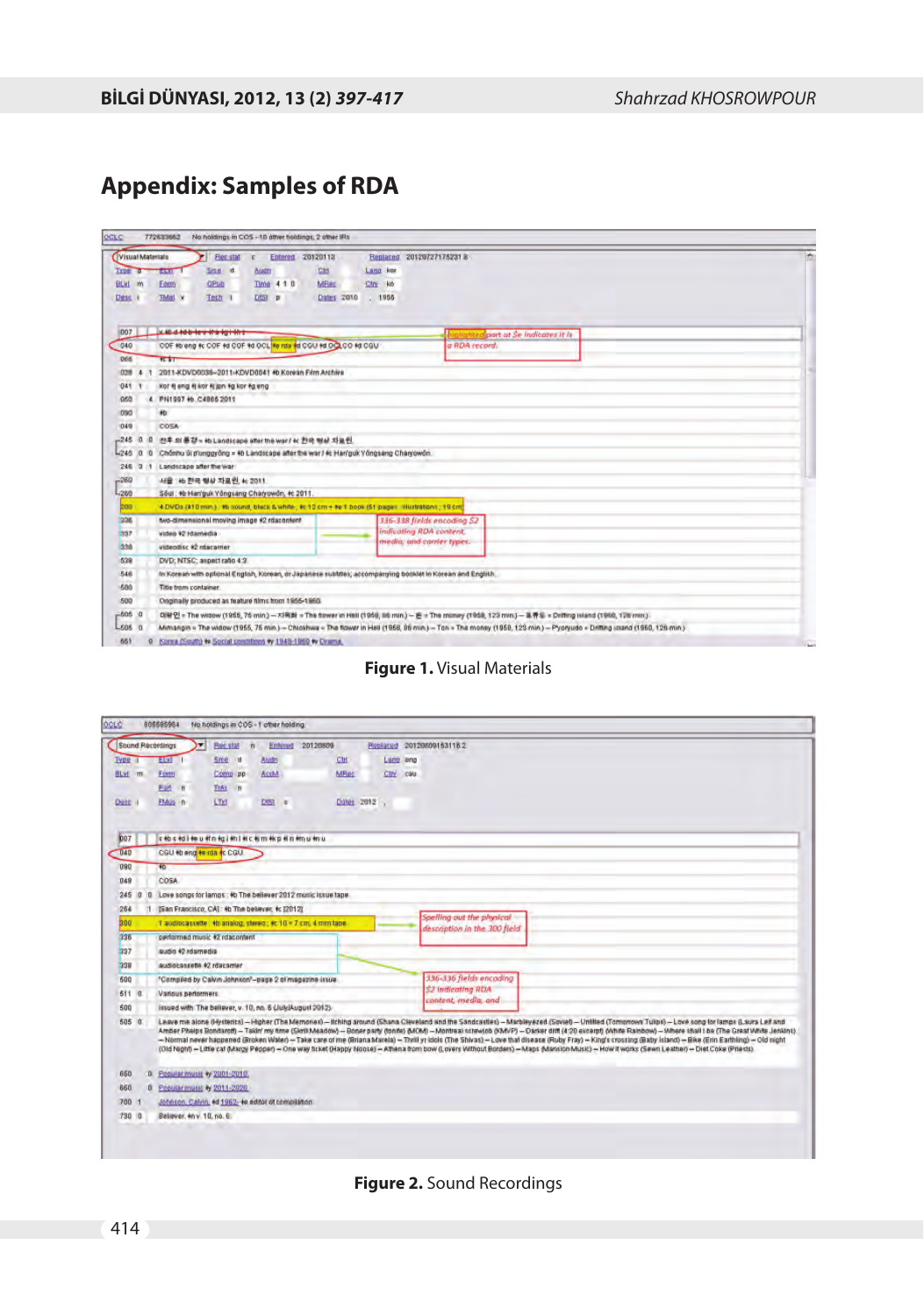|            | 703602464          | No holdings in COS - no other holdings                                           |             |                  |           |            |          |                                                                                          |  |  |  |  |  |  |  |  |
|------------|--------------------|----------------------------------------------------------------------------------|-------------|------------------|-----------|------------|----------|------------------------------------------------------------------------------------------|--|--|--|--|--|--|--|--|
| Books      |                    | Recistat in<br>∍                                                                 |             | Entered 20110216 |           |            |          | Replaced 20110224115628.8                                                                |  |  |  |  |  |  |  |  |
| Type a     | Etat               | Site +                                                                           | <b>Audo</b> |                  | <b>CM</b> |            | Lang eng |                                                                                          |  |  |  |  |  |  |  |  |
| BLvd m     | Ecem               | Cont 0                                                                           | Blog        |                  | MBec      |            | City ax  |                                                                                          |  |  |  |  |  |  |  |  |
|            | Cont               | CRUB                                                                             | LIE: 1      |                  | ings 0    |            |          |                                                                                          |  |  |  |  |  |  |  |  |
| Desc 4     | <b>III</b>         | Fest 0                                                                           |             | DISI 6           |           | Dates 1948 | $\sim$   |                                                                                          |  |  |  |  |  |  |  |  |
| 040        |                    | DOM: He rda Hb eng 4c UBY.                                                       |             |                  |           |            |          |                                                                                          |  |  |  |  |  |  |  |  |
| D42        | pre                |                                                                                  |             |                  |           |            |          |                                                                                          |  |  |  |  |  |  |  |  |
| 060        |                    | 4 PS3525 E676 40 W65 1948                                                        |             |                  |           |            |          |                                                                                          |  |  |  |  |  |  |  |  |
| 090        | Hb.                |                                                                                  |             |                  |           |            |          |                                                                                          |  |  |  |  |  |  |  |  |
| 049        | COSA               |                                                                                  |             |                  |           |            |          |                                                                                          |  |  |  |  |  |  |  |  |
| 100 1      |                    | Merritt, Abraham, 4d 1884-1943, #e author.                                       |             |                  |           |            |          |                                                                                          |  |  |  |  |  |  |  |  |
|            |                    | 246 1 0 Woman of the wood / #c A. Memitt.                                        |             |                  |           |            |          | In RDA no more latin terms such as "s.l."<br>sine loco (without place of publication) or |  |  |  |  |  |  |  |  |
| 260        |                    | [Place of publication not identified] : 46 [publisher not identified], 4c [1949] |             |                  |           |            |          | 's.n.' sine nomine (without name of                                                      |  |  |  |  |  |  |  |  |
|            |                    |                                                                                  |             |                  |           |            |          |                                                                                          |  |  |  |  |  |  |  |  |
| 300        |                    | 60 pages; #c 22 cm                                                               |             |                  |           |            |          | publisher) are being used.                                                               |  |  |  |  |  |  |  |  |
| <b>JUG</b> | text +2 roacontent |                                                                                  |             |                  |           |            |          |                                                                                          |  |  |  |  |  |  |  |  |
| 337        |                    | unmediated #2 rdamedia                                                           |             |                  |           |            |          | 336-338 fields encoding \$2 indicating RDA<br>content media and carrier lypes.           |  |  |  |  |  |  |  |  |
| 338        |                    | volume 42 roacamer                                                               |             |                  |           |            |          |                                                                                          |  |  |  |  |  |  |  |  |
| 500        | Dovernme.          |                                                                                  |             |                  |           |            |          |                                                                                          |  |  |  |  |  |  |  |  |
| 600        | Date from Currey.  |                                                                                  |             |                  |           |            |          |                                                                                          |  |  |  |  |  |  |  |  |
| 600        |                    | A mimeographed short story, later collected in The for woman and other stories.  |             |                  |           |            |          |                                                                                          |  |  |  |  |  |  |  |  |
| 610.4      |                    | Currey, L.W. Science fiction, #c.p. 188.                                         |             |                  |           |            |          |                                                                                          |  |  |  |  |  |  |  |  |
| 666        |                    | 0 Fantasy fiction, American                                                      |             |                  |           |            |          |                                                                                          |  |  |  |  |  |  |  |  |

**Figure 3.** Book-1

| <b>DCLC</b>         | 758243991<br>No holdings in COS - 99 other holdings; 7 other IRs                                                                                                                                                                                                                                                                                                                                                                           |
|---------------------|--------------------------------------------------------------------------------------------------------------------------------------------------------------------------------------------------------------------------------------------------------------------------------------------------------------------------------------------------------------------------------------------------------------------------------------------|
| <b>Dooks</b>        | <sup>*</sup> Pac stat<br>Entered 20110928<br>Replaced 20120016105022.0<br>E                                                                                                                                                                                                                                                                                                                                                                |
| Type a              | Chi<br><b>Audo</b><br>Lang eng<br>Seco.<br>$\overline{c}$<br><b>Literat</b>                                                                                                                                                                                                                                                                                                                                                                |
| Blad m              | $C$ oni 0<br>Diog<br>MRac<br>City niv<br>Form                                                                                                                                                                                                                                                                                                                                                                                              |
|                     | Cont b<br>GPub<br>1序 0<br>Indx 1                                                                                                                                                                                                                                                                                                                                                                                                           |
| Dest:               | Eest 0<br>DISt +<br><b>Dates 2012</b><br><b>His</b><br>$-2012$                                                                                                                                                                                                                                                                                                                                                                             |
| $q_1q$              | 2011040541                                                                                                                                                                                                                                                                                                                                                                                                                                 |
| 040                 | ICUIDLO He ida to end to CGU to DLC to BTOTA to OCLCO to YDXCP to BWX to CDX to STF to UKMGB to CUT                                                                                                                                                                                                                                                                                                                                        |
| 018.7               | UT6075167-42-Ltx                                                                                                                                                                                                                                                                                                                                                                                                                           |
| 020                 | 0701412046066                                                                                                                                                                                                                                                                                                                                                                                                                              |
| 020                 | 1412946064                                                                                                                                                                                                                                                                                                                                                                                                                                 |
| 042                 | <b>DEC</b>                                                                                                                                                                                                                                                                                                                                                                                                                                 |
| 050<br>$\mathbf{n}$ | 0 PG3328 Z7 4b L543 2012                                                                                                                                                                                                                                                                                                                                                                                                                   |
|                     | 082 0 0 891.73/3 42 23                                                                                                                                                                                                                                                                                                                                                                                                                     |
| 090                 | $+6$                                                                                                                                                                                                                                                                                                                                                                                                                                       |
| 049                 | COSA                                                                                                                                                                                                                                                                                                                                                                                                                                       |
| 100.                | Cingracki, Predrag.                                                                                                                                                                                                                                                                                                                                                                                                                        |
| $246 +$             | 0 Dostoevsky and the attrmation of life / #c Predrag Cicovacki.                                                                                                                                                                                                                                                                                                                                                                            |
| 260                 | New Brunswick: 46 Transaction Publishers, #c 2012, C2012.                                                                                                                                                                                                                                                                                                                                                                                  |
| (300)               | Spelling out "pages"<br>366 pages; k 24 cm.                                                                                                                                                                                                                                                                                                                                                                                                |
| 936                 | instead of using it."<br>fext #2 rdacontent                                                                                                                                                                                                                                                                                                                                                                                                |
| 337                 | unmediated #2 rdamedia<br>336-338 fields encoding \$2                                                                                                                                                                                                                                                                                                                                                                                      |
| 338                 | volume #2 rescamer<br>Indicating RDA content, media.                                                                                                                                                                                                                                                                                                                                                                                       |
| 504                 | and carrier types.<br>includes bibliographical references (pages (346)-358) and index.                                                                                                                                                                                                                                                                                                                                                     |
| 505 0               | Life without meaning - Somow and Injustice : a world delivered to evil? - Notes from the Underground : evil out of spite? - Crime and punishment victimizer or victim? - The possessed : is nothing sucred? -<br>Recovering life's meaning -- The Idiof: the meaning of Christ's sacrifice - The Brothers Karamazov : the gift of ille - The Brothers Karamazov : meaningless suffering - The unwritten novel : a prodigal son<br>returns. |
| 800<br>Ü.           | Destoyevsky, Fyodor, 4d 1821-1881 W. Criticism and interpretation:                                                                                                                                                                                                                                                                                                                                                                         |
| 850                 | 0 Life in illerature.                                                                                                                                                                                                                                                                                                                                                                                                                      |

**Figure 4.** Book-2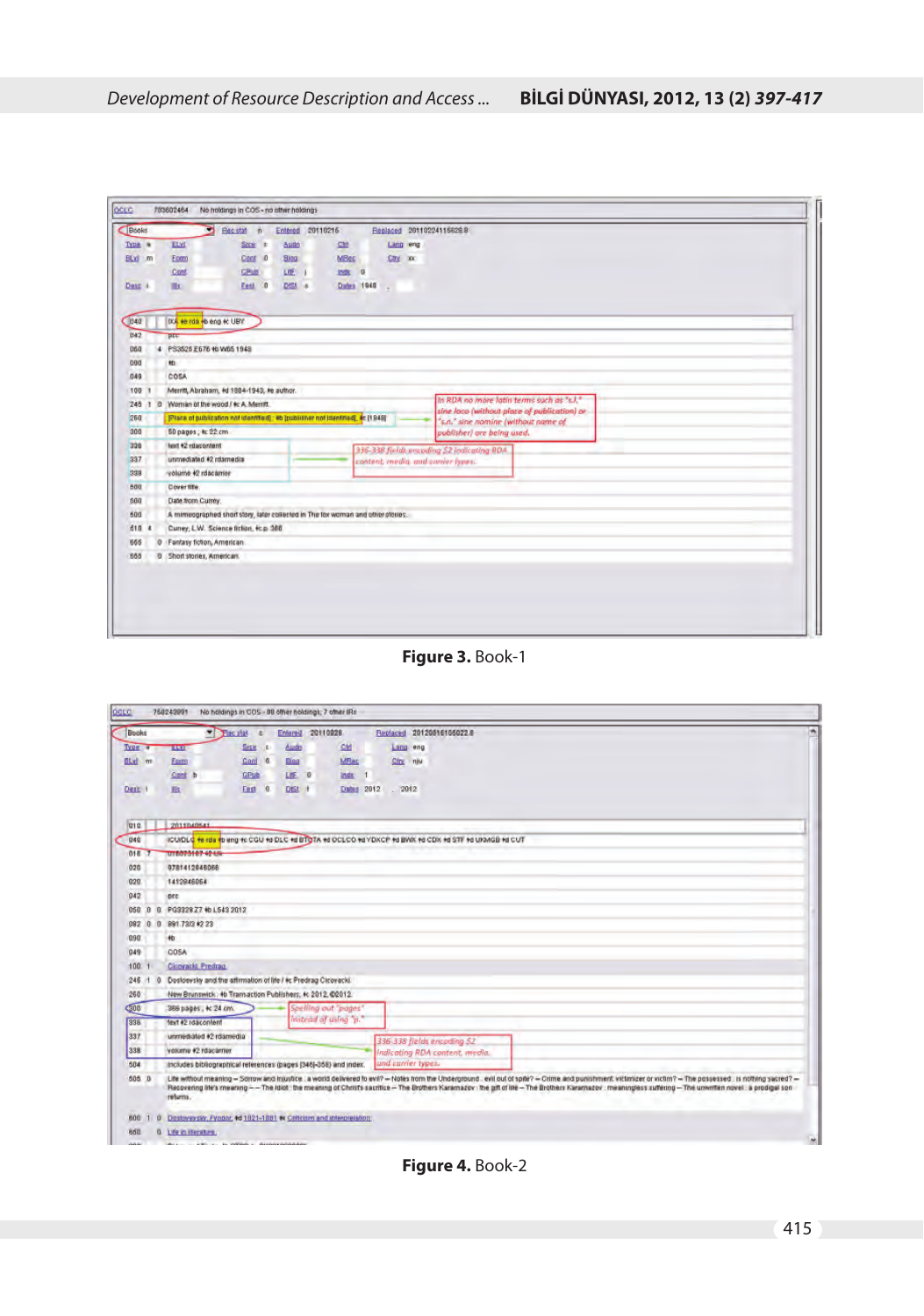| Books         |                | <b>Becatat</b>                                                                         | $\mathbf{r}$  |        | Entered 20120221                                               |            |          |          | Beplaced 20120715025651.0                                                                                                                                                                          |
|---------------|----------------|----------------------------------------------------------------------------------------|---------------|--------|----------------------------------------------------------------|------------|----------|----------|----------------------------------------------------------------------------------------------------------------------------------------------------------------------------------------------------|
| Type a        | <b>ELYI</b> 8  |                                                                                        | Site c        | Audo   |                                                                | Ctrl       |          | Lang eng |                                                                                                                                                                                                    |
| <b>BLVI</b> m | Earm           |                                                                                        | Cont 0        | Blog   |                                                                | MBec       | City box |          |                                                                                                                                                                                                    |
|               | Cont b         |                                                                                        | <b>GPUB</b> 8 | LIFE 0 |                                                                | Indy 0     |          |          |                                                                                                                                                                                                    |
| Dest.         | Ht.            |                                                                                        | Fest 0        | DISt 4 |                                                                | Date: 2012 |          |          |                                                                                                                                                                                                    |
| 010           |                | 2012007466                                                                             |               |        |                                                                |            |          |          |                                                                                                                                                                                                    |
| 040           |                |                                                                                        |               |        |                                                                |            |          |          | ICUIDLO 4e ida 40 ena 4c COU 4d DLC 4d BTC IA 4d BDX 4d ERASA 4d VDXCP 4d DCLCO 4d IRM 4d BMX                                                                                                      |
| 020           |                | 9780292737167 (cloth alk paper)                                                        |               |        |                                                                |            |          |          |                                                                                                                                                                                                    |
| 020           |                | 0292737165 (cloth ) alk pager)                                                         |               |        |                                                                |            |          |          |                                                                                                                                                                                                    |
| 020           |                | +z 9780292737174 (e-book)                                                              |               |        |                                                                |            |          |          |                                                                                                                                                                                                    |
| 042           | pté            |                                                                                        |               |        |                                                                |            |          |          |                                                                                                                                                                                                    |
| 050<br>通      | iū.            | PA3131 #b T95 2012                                                                     |               |        |                                                                |            |          |          |                                                                                                                                                                                                    |
| 082 0         | $\mathbf{0}$   | 882/0109 42 23                                                                         |               |        |                                                                |            |          |          |                                                                                                                                                                                                    |
| 085           |                | Z UA380 B T995ci #2 trdocs                                                             |               |        |                                                                |            |          |          |                                                                                                                                                                                                    |
| 090           | 40             |                                                                                        |               |        |                                                                |            |          |          |                                                                                                                                                                                                    |
| 049           | CÓSA.          |                                                                                        |               |        |                                                                |            |          |          |                                                                                                                                                                                                    |
| 100.3         |                | Tzanatou, Angeliki                                                                     |               |        |                                                                |            |          |          |                                                                                                                                                                                                    |
|               |                | 245 1 0 City exampliants . No tragedy and the Athenran empire for by Angelik Transfnu. |               |        |                                                                |            |          |          |                                                                                                                                                                                                    |
| 250           | First edition. |                                                                                        |               |        | No more abbreviation of edition<br>statement such as "1st ed." |            |          |          |                                                                                                                                                                                                    |
| 20V           |                | <b>Push- N-University of Texas Press, #c 2012</b>                                      |               |        |                                                                |            |          |          |                                                                                                                                                                                                    |
| 300           |                | xw, 208 p ; +c 24 cm                                                                   |               |        |                                                                |            |          |          |                                                                                                                                                                                                    |
| 336           |                | text #2 resonatent                                                                     |               |        | 336-338 fields encoding \$2                                    |            |          |          |                                                                                                                                                                                                    |
| 337           |                | unmediated 42 rdamedia                                                                 |               |        | Indicating RDA content, media.                                 |            |          |          |                                                                                                                                                                                                    |
| 338           |                | volume #2 rdacanier                                                                    |               |        | and carrier types."                                            |            |          |          |                                                                                                                                                                                                    |
| 490 1         |                | Ashley and Peter Lankin series in Greek and Roman culture                              |               |        |                                                                |            |          |          |                                                                                                                                                                                                    |
| 505 0         |                | Oedibus at Colonus.                                                                    |               |        |                                                                |            |          |          | Aeschylus' Eumenides: hegemony and justice - Hegemony and empire: presumed origins - Euripides' Children of heractes. "helping the weak and punishing the strong" - Hegemony in crisis: Sophories' |

**Figure 5.** Book-3

| Books     | * Because c<br>Entered 20110302<br>Reglaced 201112171101009                                 |                          |
|-----------|---------------------------------------------------------------------------------------------|--------------------------|
| Type a    | Size<br>Ctrl<br>dist<br>Lang eng<br><b>Rudn</b>                                             |                          |
| BLvt m    | Conf 0<br>Form<br>MRec<br><b>Blog b</b><br>Ctry enk                                         |                          |
|           | GPub<br>Core b<br>Litt o<br>ings 1                                                          |                          |
| Desc 1    | Date: 2011 . 2011<br>取<br><b>Eest 0</b><br>DS 1                                             |                          |
| 010       | 2010042405                                                                                  |                          |
| 040       | DLC fe rda (c YUS #d N15 #d UKMGB #d OCLCO                                                  |                          |
| $016 - 7$ | 010000261-10444                                                                             |                          |
| 020       | 9780230242685 (hardback)                                                                    |                          |
| 020       | 0230242685 (hardback)                                                                       |                          |
| 024 8     | 3539060                                                                                     |                          |
| 042       | prc                                                                                         |                          |
| 043       | fi-US-                                                                                      |                          |
| 850       | 0 0 HB119,633 #b S733 2011                                                                  |                          |
|           | 082 0 0 330 092 43 8 42 22                                                                  |                          |
| 090       | 46                                                                                          |                          |
| 049       | COSA:                                                                                       |                          |
| 100 1     | Stanteld, J. Ron, 4d 1945-18e author.                                                       |                          |
|           | 245 1 0 John Kenneth Galbrath / Ic by James Ronald Stanfield and Jacqueline Bloom Stanfield |                          |
| 260       | Houndmills, Basingstoke, Hampshire (#b Palgrave Macmillan, #c 2011, 62011)                  |                          |
| 300       | xi, 251 pages; #c 23 cm                                                                     |                          |
| 336       | text #2 rolacontent                                                                         |                          |
| 337       | unmediated #2 rdamedia                                                                      |                          |
| 338       | volume #2 rdacamer                                                                          |                          |
| 490 1     | Great Thinkers in Economics Series                                                          |                          |
| 504       | includes bibliographical references and index.                                              |                          |
| 600       | 0 Galbrath, John Kenneth, 4d 1908-2006.                                                     |                          |
| 650       | 0 Economists #z United States # Blogtantiv.                                                 | $\overline{\phantom{a}}$ |

**Figure 6.** Book-4